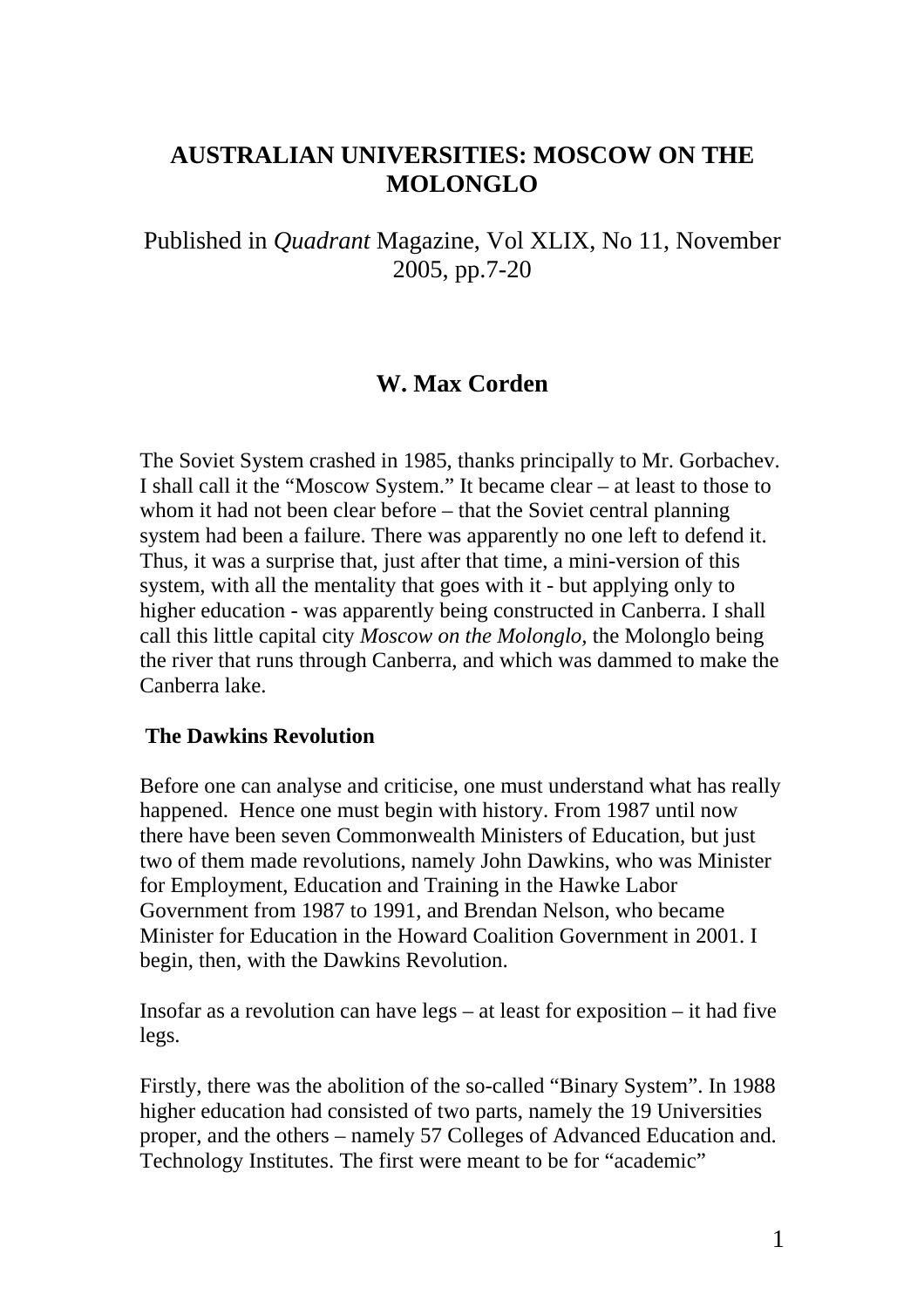education and research, and the latter for more practical or vocational teaching. In total they had roughly equal numbers of students. Now all became Universities or parts of Universities. They became parts of what was called the Unified National System.

Secondly, most of the smaller Colleges – and that was actually almost all of them – were required to merge with each other or with some university so as to make larger units. If they had below 2000 students they could not be part of the new Unified National System (and so might not get Commonwealth Government financial support), and even student numbers below 5000 were thought undesirable. In the language I am familiar with from following US corporate developments, there was a "mergers and acquisitions" boom. For some this was an extremely painful and dislocating process, as it often has been for private companies. Transition costs in such a "revolution" cannot be ignored. When it was all over the Unified National System consisted of 36 (later 38) universities.

These two developments – the end of the binary system and the amalgamations - were radical structural reforms and have not been reversed. The consequences, good and bad, are with us now. No one has done a thorough analysis of why this happened and what the effects have been. Such an analysis should be done. Have there been significant benefits from economies of scale – as was predicted in the 1988 Dawkins policy statement – and to what extent have they been balanced by higher managerial costs and other disadvantages of large scale and conglomeration? I have looked at some cases, mainly in Victoria, and each university seems to have its own story. And to what extent has it mattered and been beneficial that the staff of a former College of Advanced Education has been expected to "do research", since it was now part of a "University"?

These two radical developments are now with us – often after a long process of adjustment - and I would not advocate a "counter revolution", which would be just as painful. Some adjustments may be appropriate, but I will not discuss these two developments further in detail, but move on to the other three "legs" of the Dawkins Revolution.

The third "leg" was the centralisation and politicisation of higher education policy. This I will discuss in more detail below. In particular, the Commonwealth Tertiary Education Commission was abolished and Universities had to deal direct with the Department of Education. Thus the Minister was fully in control. The Commission had been an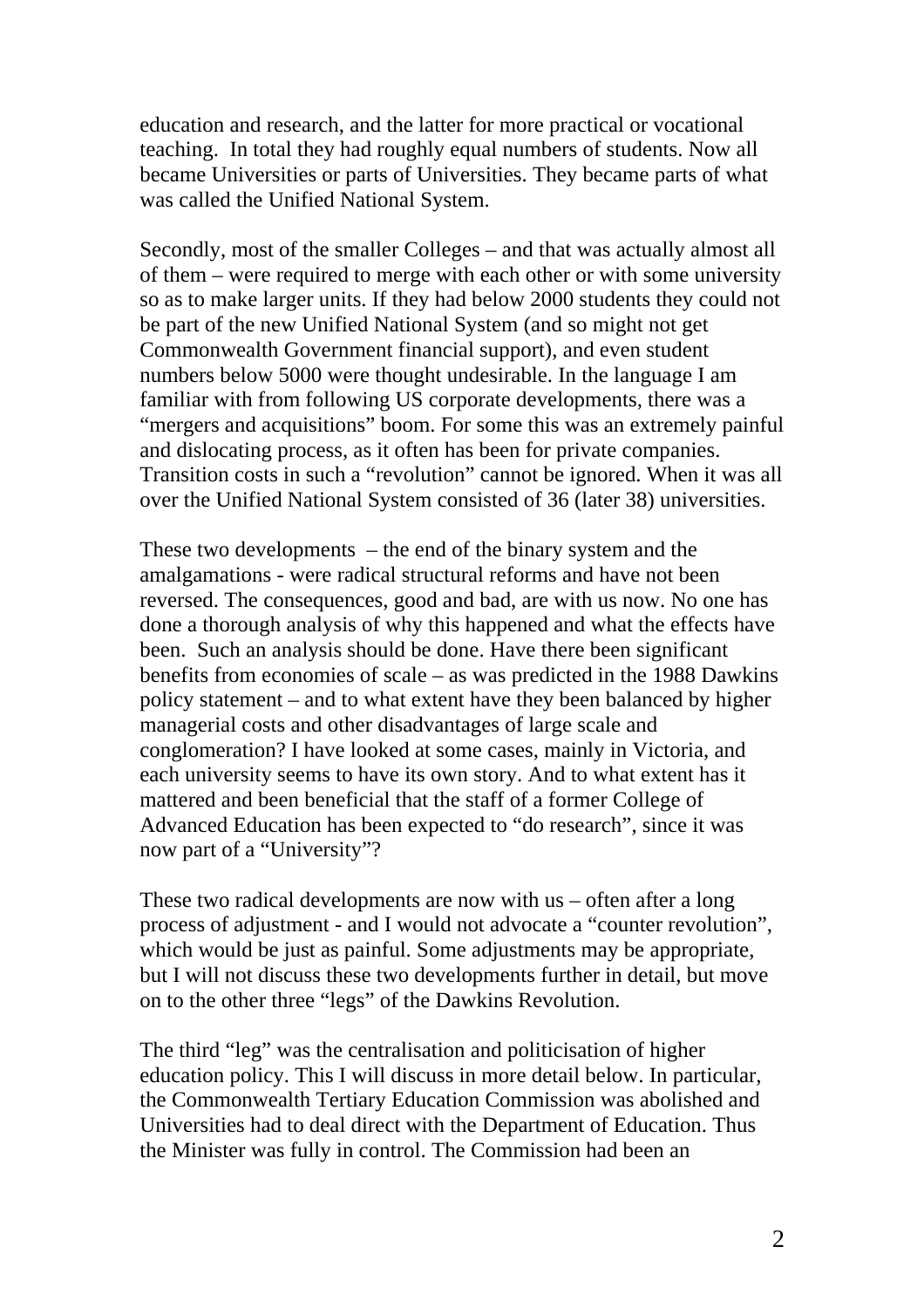intermediary between the Minister and the universities and the other higher education institutions.

The fourth "leg" of the Dawkins Revolution was the establishment of the Higher Education Contributions Scheme (HECS). This was an excellent development, and the idea has indeed been copied in Britain and some other countries.

The fifth "leg" was the opening up of Australian universities to the foreign student market. This market has grown rapidly world wide and it was inevitable that we would participate in it. Indeed, we would have been fools not to do so. The effects have been remarkable, though there are some problems. Again, I shall come back to it later.

### **The Squeeze**

Next I come to "The Squeeze." The main story is simple. There was a big increase in places for higher education students but not a commensurate increase in public spending on higher education. In 1987 there were about 400,000 domestic students and by 2000 there were nearly 600,000. (In 2004 there were 711,000.) This increase (which was even more than expected) was desired by the government, above all because more and more school children had completed their 12 years of school, and were wanting to go on to higher education. Yet there had not been enough places for them. The increase in student numbers was generally welcomed by the universities. In addition, students on average spent longer at higher education (for example, taking two degrees instead of one, or taking three-year degree courses rather than two-year diploma courses), and finally because there were more postgraduates and more older persons going to higher education. Basically there was a transition from an "elite" system to a "mass" system. This was central to the Dawkins programme.

Public spending on higher education did increase. It was supplemented by government income from HECS payments by students, but this was not enough to avoid a squeeze. The inadequacy of the increase in public spending was explained by the usual budgetary constraints of governments and by the large increase in student numbers. There were many demands on the government's finances, and in the minds of the public, and thus of politicians, universities were not a high priority. Academics with left-wing inclinations always have difficulty understanding this. Surely, they would say or think, that taxes can be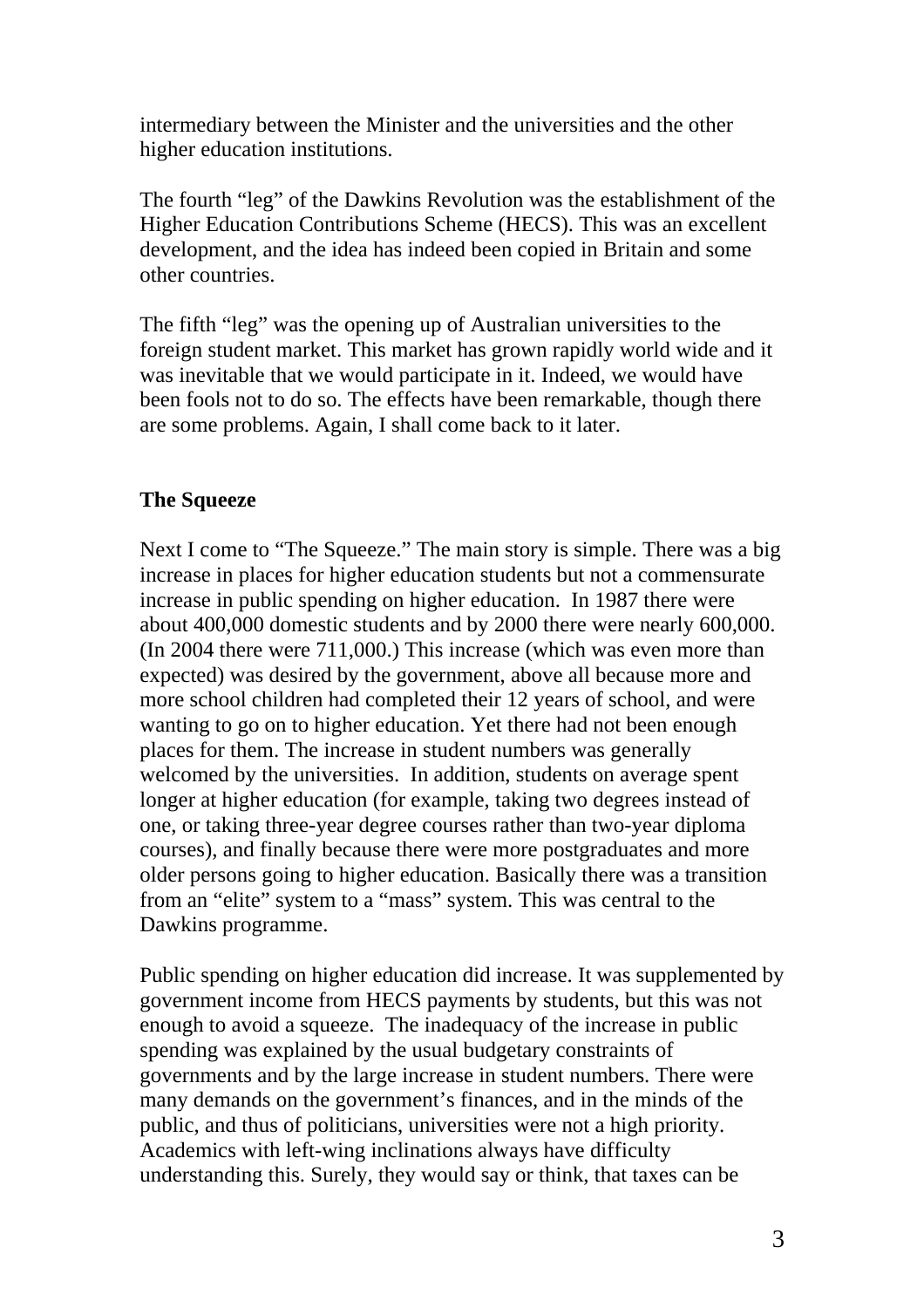raised or some other expenditures of government could be reduced. It is all the fault of "economic rationalists" in Canberra. Unfortunately, the people and the politicians wanted more students to go to universities but thought the universities could do with some squeezing.

Let me also quote from two knowledgeable authors, Peter Coaldrake and Lawrence Stedman, in *On the Brink. Australia's Universities Confronting their Future,* 1998. "There is a brutal indifference by senior politicians and bureaucrats to the inner workings of universities; they do not want to tell academics how they should go about their job, only that they should do it with less money" Actually I don't think this was quite true. Education Ministers, especially Messrs. Dawkins and Nelson, did want to tell universities how to go about their jobs and become more "productive". But the general thought was that universities could become more efficient, and this squeeze was just a challenge for them.

Here I should note the following. The government did not offer universities, whether as a group or individually, a given sum of money and then allowed them to take as many or as few students as they chose. Thus the squeeze did not take the form of being just a "budget constraint". Rather, the government fixed the funds provided *per student*, and that sum was reduced in real terms, or was not raised sufficiently to allow for cost increases. That was the squeeze. Reducing the number of students, even if it had been permitted to the universities, would not necessarily have helped them. Let me add here that I have been referring so far only to domestic students, and specifically to those who are subsidised by the government – which has been by far the largest proportion.

How did the universities adjust? In fact, how were they saved from bankruptcy? There were two ways.

Firstly, the student-staff ratios were increased drastically. For the system as a whole the student-staff ratio was about 13 in 1988 and by 2000 was 19. While some people in government may have thought of that as an efficiency improvement, it really led to a reduction in the quality of the product (teaching services) that the universities produced. With the government-determined price reduced, the quality of the product had to fall. Students got less personal attention, lecture rooms were overcrowded, and so on. This rise in the student-staff ratio was a subject of great complaints from academics, as well as from students themselves.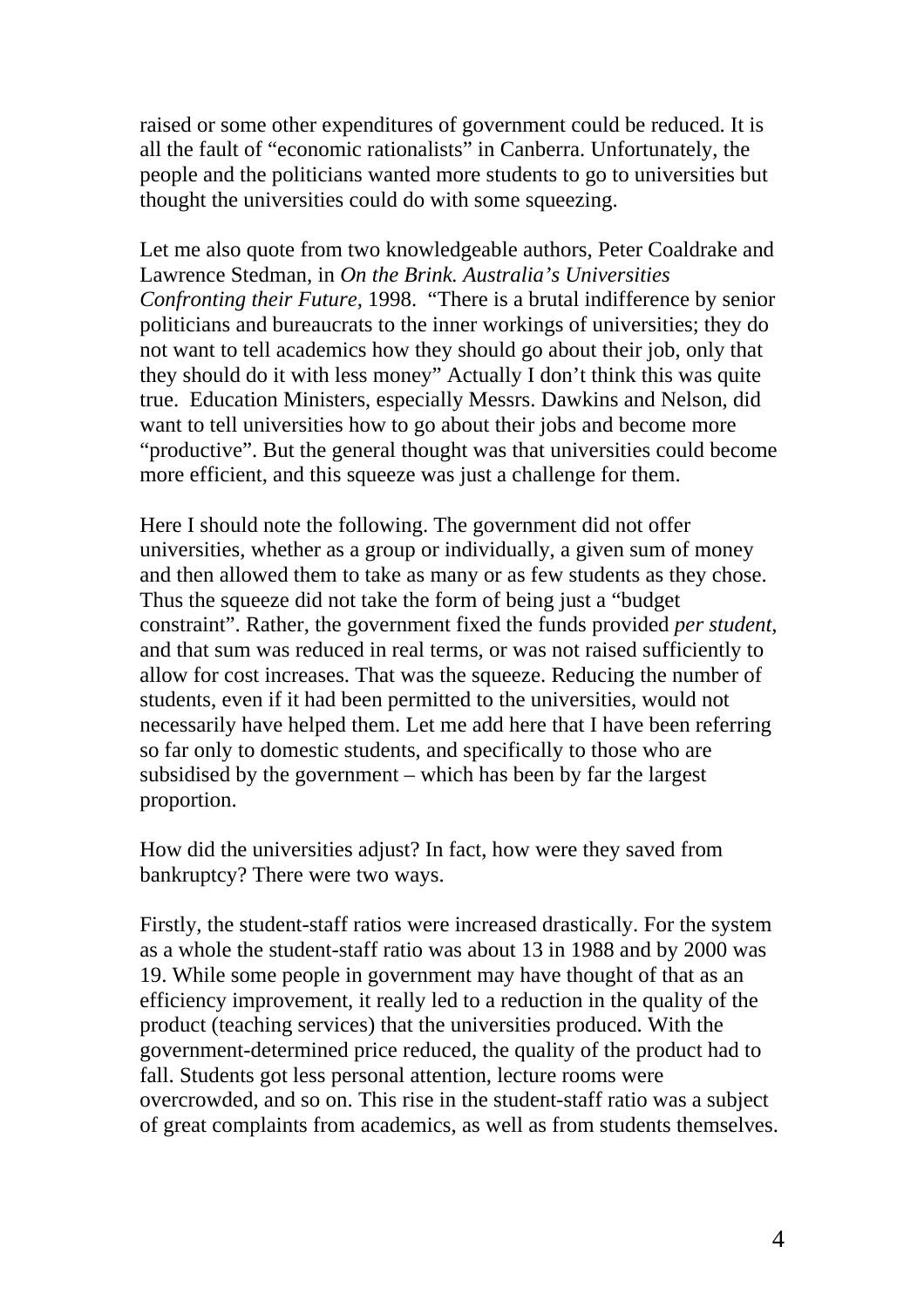Secondly, the foreign student boom saved the situation. Foreign student numbers rose from 26,000 in 1991 to 93,300 in 2000. And the number has increased hugely since then, to 228,000 in 2004 (which was 24% of all university students). This boom resulted both from favourable circumstances internationally and from remarkable entrepreneurial initiatives in many universities. Probably a net profit was generally made from the foreign students, though this was not always certain, bearing in mind the costs. Income from foreign students thus cross-subsidised domestic students. In addition there was a modest increase in full-fee paying domestic students, mostly postgraduates and students taking special courses.

There has been a lot of talk about universities getting more income through commercialisation of research and consultancy services. But by 2002 these accounted on average for only about 5% of a university's revenue. Foreign students did indeed save the situation; they provided 15% of university revenues.

Basically the squeeze resulted from the government's budgetary constraints, as it perceived them, coming up against its desire to have many more domestic students in higher education. To that must be added a reluctance to charge high fees to domestic students. Thus a squeeze was inevitable. One result was a long-term decline in the pay of academics relative to average weekly earnings in Australia. This decline has been about 25% since the early eighties.

Here I must mention the special and rather indirect (even sneaky) way in which the budgetary squeeze came about from 1995. Total government grants to universities have been adjusted annually to take account of cost increases. In earlier years all cost increases resulting from centrally determined university wage increases were automatically covered by the government. But the Labor government instituted enterprise bargaining, which meant that, in theory at least, each university could negotiate separate wage increases with the relevant trade union. The government then created an "indexation rule" by which its grants to universities were indexed to a combination of the cost of living and a so-called "safety net adjustment"(the latter used for the lowest-paid workers). This rule was continued by the Coalition government that assumed power in 1996. But average wages rose faster than this index. In particular, Australian wages, as measured by average weekly earnings rose substantially relative to the cost of living, Since about 75% of university costs consist of wages, and university wages, which had in any case been lagging behind, would need to rise in line with Australian average real wages –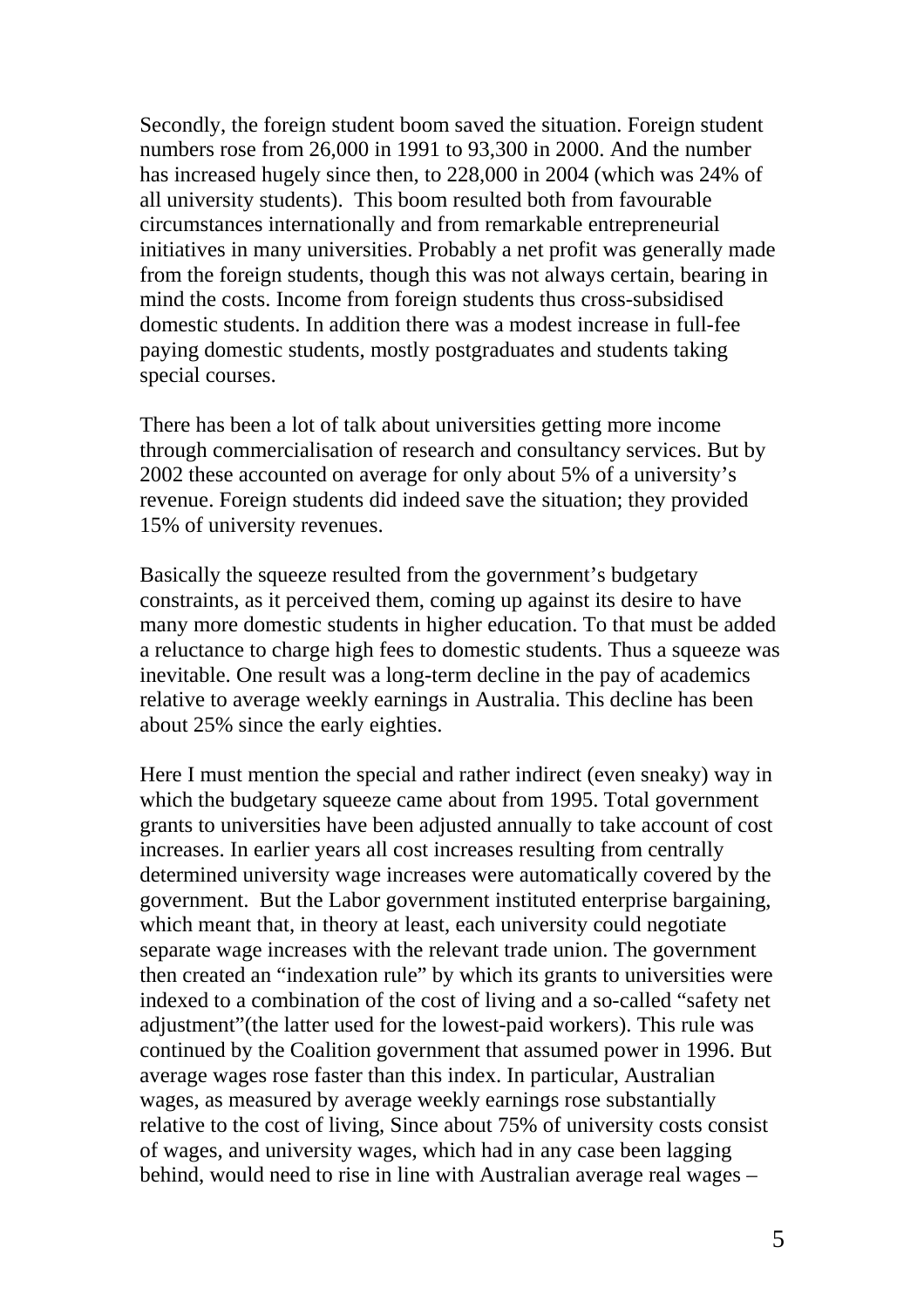and enterprise bargaining would surely lead to that - university cost increases were not fully covered by this indexation rule.

After several years of this inadequate rule the effect was very significant and explained much of the squeeze since 1995. From 1996 to 2000 student numbers (domestic plus foreign) increased 15% but academic staff actually declined 1%. Surely, this was explained by the indexation rule. Of course, underlying this technical point was the basic attitude of the government. Increased spending on universities was not a high priority, and a bit of pressure on universities to become more "efficient" was all to the good.

Finally, there was another factor explaining the squeeze that was felt by university teachers and that was the cause of so many complaints. There was a shift of expenditures away from academic staff towards nonacademic staff and various "other expenses". There were new administrative tasks related to various income-generating activities, and, in particular, more support staff resulting from marketing and other activities connected with the foreign student boom. In addition, there were the administrative costs resulting from the amalgamations and from the demands of the Canberra bureaucracy. The following figures refer to the change over the ten years from 1991 to 2000. For all the universities combined, operating expenses in nominal terms for academic staff rose 58% but for non-academic staff rose 72%, while "other expenses" rose 140%. The number of teaching staff fell 11% (while student numbers rose 31%). Non-academic staff numbers, by contrast, rose 16%.

#### **The Nelson Revolution**

We have had fifteen years to evaluate the Dawkins Revolution. One can judge it not by what was said in advance but by what actually happened. By contrast the Nelson Revolution – if indeed it is a revolution – has just begun and one cannot really be sure what it will lead to. Dr Nelson has been Minister for Education in the Coalition Government since 2001. The principal surprise is that, in crucial respects, he has carried micromanagement and Moscow-isation further. This is not something that might be expected from a minister in a supposedly right wing government that, on the whole, favours free markets. But he has also modified HECS in highly desirable ways. The potentially most radical move is to open up the higher education market in Australia to private providers by extending HECS to them. He has actually been moving the Australian system both further towards Moscow and away from it.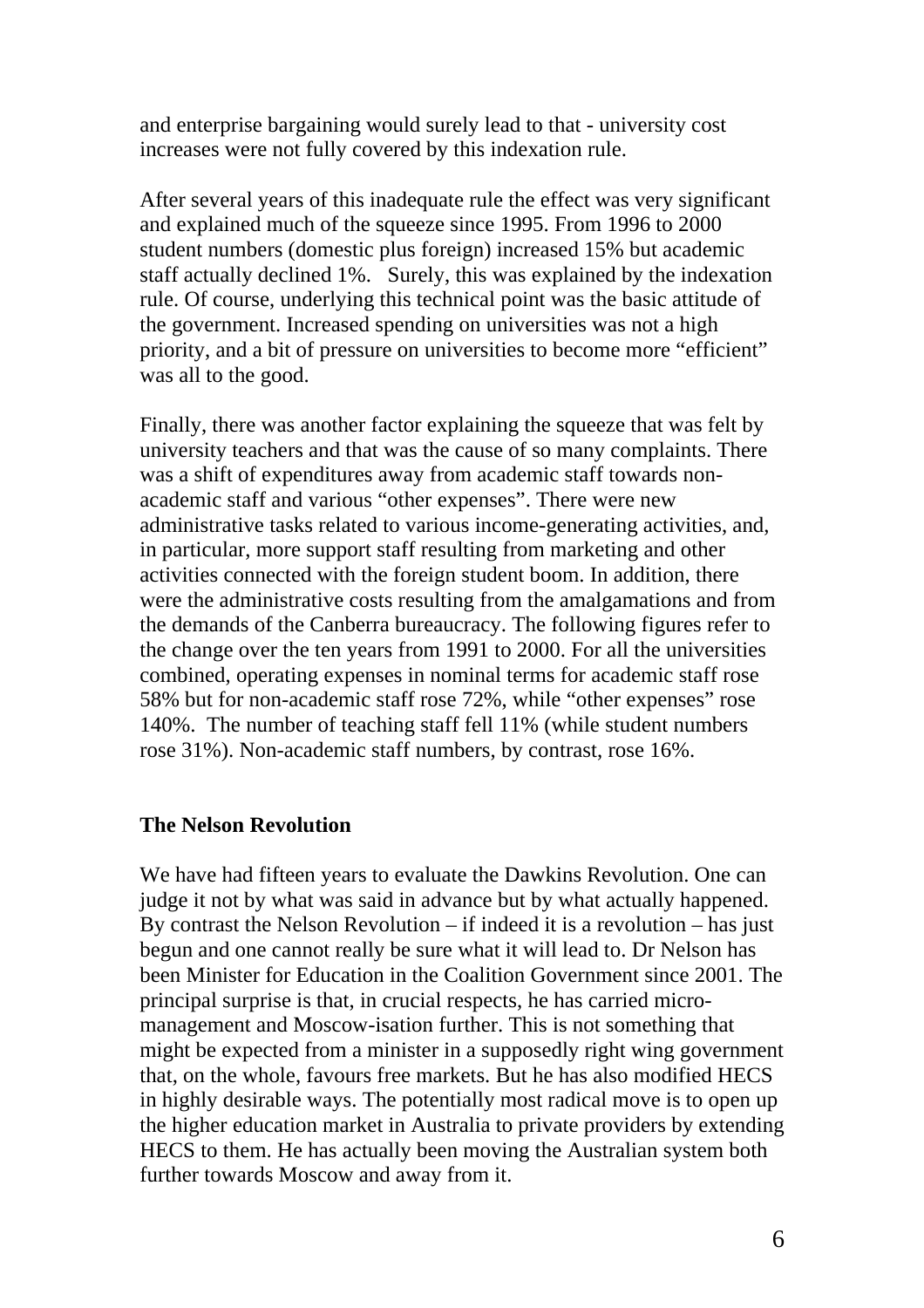### **The Higher Education Contributions Scheme (HECS)**

I now come to HECS, introduced during the Dawkins regime. Here was a really brilliant idea. For eligible students higher education would be free, but they would incur a debt that would only be repaid later if and when their incomes were above a certain level, and over a long period. Repayments would depend on their incomes. Repayments would be collected by the income tax authorities.

We did not really owe this innovation to Mr. Dawkins, but it was implemented during his reign. Government-guaranteed loans to finance student fees have long been available in the United States. But they have not been "income contingent" – that is, repayment was not related to later income. That idea was once suggested by Milton Friedman, but it was first implemented in Australia. It was proposed by the Wran Committee, and crucial roles were played by Professor Bruce Chapman of the Australian National University and Dr Meredith Edwards, then a senior public servant. Now it is being introduced in other countries, notably Britain.

The particular attraction of the scheme is that one could have more students – eagerly desired by the government - even though the government would (eventually) not have to pay as much for higher education as when higher education was completely free for students. Yet, almost miraculously, students eligible for HECS would get a free education, just as in those wonderful post-Whitlam years. They would pay only when they became reasonably well off later, which should result from their studies. Even a student coming from a poor family would not be prevented from going to university for fear of incurring a high debt, because she or he would only repay that debt if or when she or he is no longer poor. It solves the "access" problem that student fees would otherwise cause. Of course, a problem would still remain for potential students from poor households because their living expenses – and indeed their foregone income – would not be financed. In principle, borrowing for living expenses could also be included in the HECS scheme, as has been proposed in Britain.

As originally implemented HECS did not actually create a "market". The reason is that the payments that universities received for HECS-eligible students came wholly from the government as subsidies, and had no connection with the debts that the students incurred. A partial – but still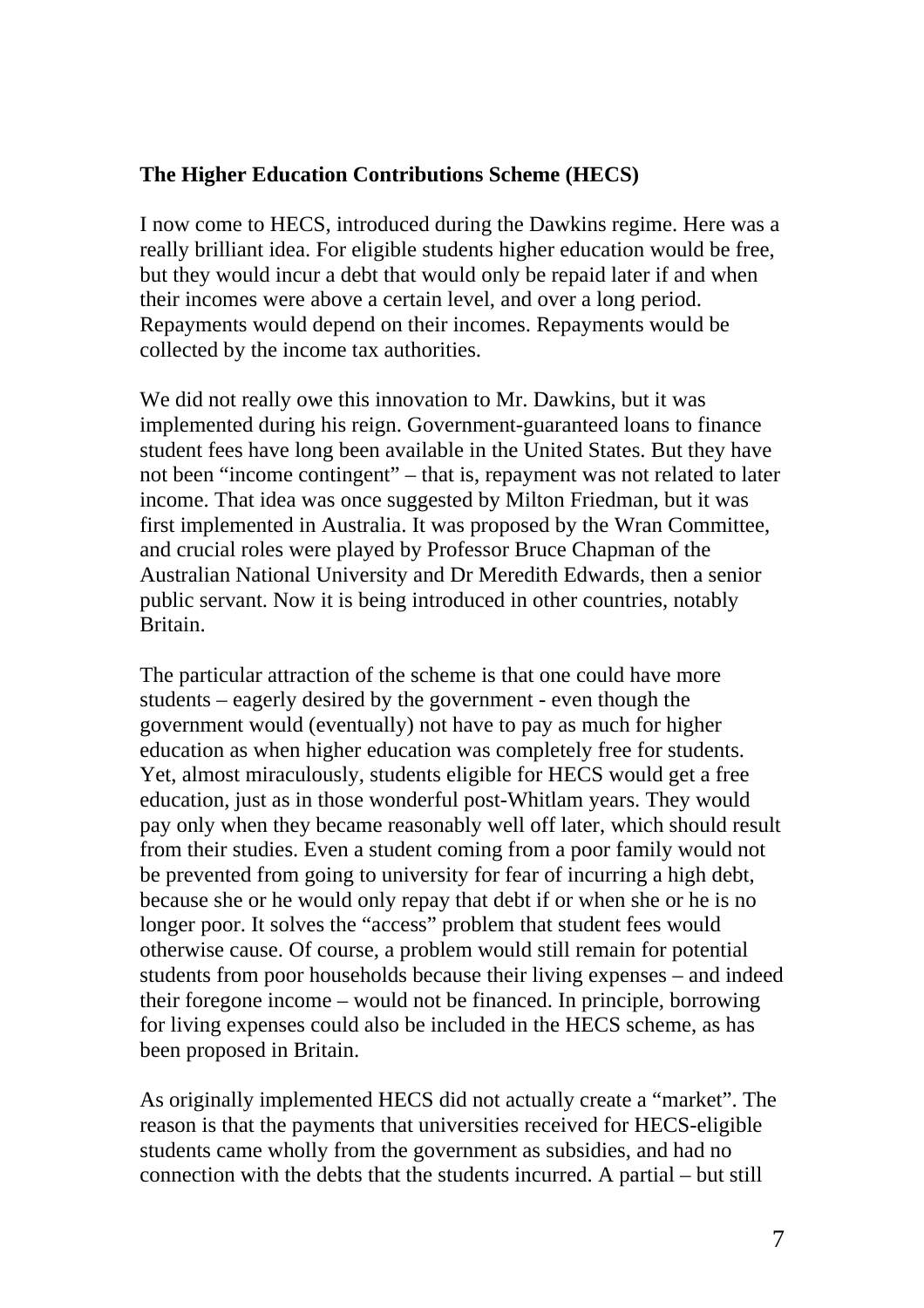incomplete – step to the market took place only this year, thanks to Mr. Nelson. This is complicated. There are now three categories of undergraduate students. (There are different arrangements for postgraduate students.)

First, there are foreign students who pay full fees charged by universities, as high or low as these choose, and with no restrictions by Canberra on their numbers. This is the pure market part of the system.

Second, there are some domestic undergraduate students who also pay full fees, just like foreign students, but whose number is limited for any university in the Unified System to no more than 35% of the total number of domestic students in a course. Here the important development owed to Mr. Nelson is that these students can also access something similar to HECS, namely FEE-HELP, and this is likely to make this full-fee category much more attractive. (Earlier, education Minister Kemp had introduced such a scheme for full-fee paying postgraduate students.) For FEE-HELP there is a limit to the total debt that can be incurred, namely (at present) \$50,000. That limit may turn out to be significant.

Finally, there is the most important category, namely "Commonwealthsupported" (or "HECS-eligible") students. This is the largest group of domestic students. For these students the universities receive both subsidies direct from the government (which I describe later), and in addition receive fees from the students direct or from the government on behalf of the students. These fees are not freely set, but have maxima established by the government. The maxima were raised 25% by Mr. Nelson, an admirable decision. At present most universities have set them at the maximum. They are well below the full fees that foreign and some domestic students pay. All these Commonwealth-supported students can use the HECS scheme, called for them HECS-HELP. Finally, there is another new feature of potential importance that I shall discuss later – namely that students at higher education private institutions outside the Unified System can now also use FEE-HELP.

If I were describing the system properly I would explain much more. But there is one matter that puzzled me originally, so let me explain it briefly. Why must some domestic students be in the second (full fee paying) category rather than in the much cheaper third category – which is cheaper because it is subsidised by the government. They may have lower entry (examination) scores. But the main answer is that in the third, cheaper, category the numbers in each university are rigidly controlled,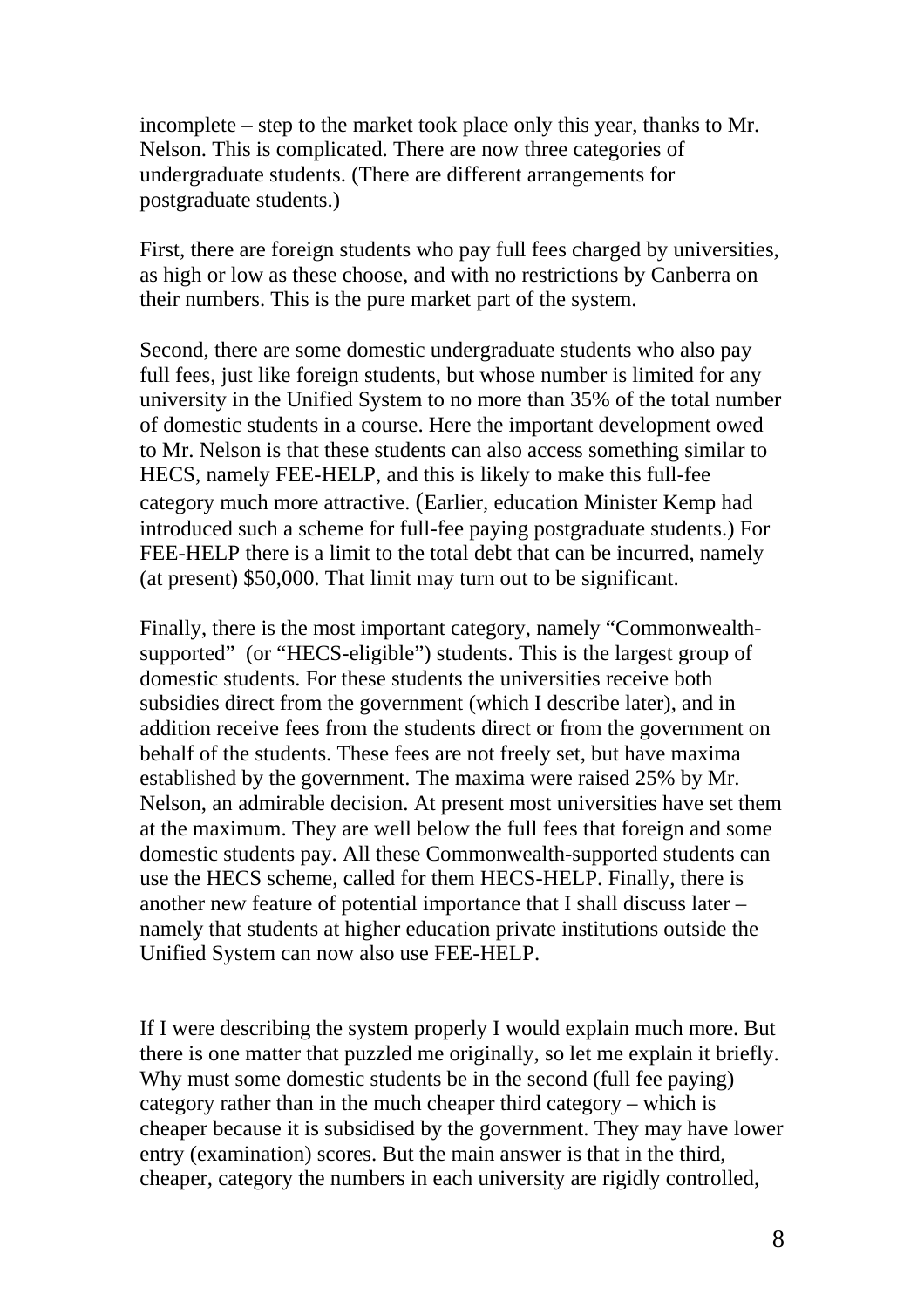and students may not be able to get into their preferred choice (or choices) of university. They can by-pass this, and get into a first or (say) second choice university by becoming full-fee paying students. Of course they will still have to meet the minimum entrance requirements of that university.

### **Moscow on the Molonglo**

There have actually been five Ministers of Education in between Messrs. Dawkins and Nelson. But there are four ministers that matter for this story, namely *Comrades* Dawkins and Nelson and *Adam* (for Adam Smith) Dawkins and *Adam* Nelson. Both ministers have moved the system both towards Moscow and towards the market. In the case of the Dawkins Revolution, the first three legs were brought about by Comrade Dawkins and the last two - HECS and the opening to foreign students - by Adam Dawkins. Recently both Adam Nelson and Comrade Nelson have been busy. Adam Nelson has improved the HECS scheme by establishing a direct connection between the fees universities charge and the fees students actually pay, and also by adding FEE-HELP. At the same time Comrade Nelson has been micro-managing. I begin here with the comrades.

The idea that the management by government of the higher education system since the eighties or nineties is reminiscent of the Soviet Union's central planning system is not new. Britain has seen changes similar to those in Australia. In Britain the new system has been called the "audit society". Furthermore, some degree of centralisation and politicisation of the university system has not been unique to the Soviet Union or what I have called the "Moscow System". It could also be found in several continental European countries, and no doubt others as well.

There are really two distinct features of the Moscow system. One is centralisation and the other is politicisation. In principle one can have the first without the second. Indeed, before Dawkins there was some degree of centralisation managed by the Tertiary Education Commission though probably not as much as we now have. But there was certainly less or no politicisation. The crucial politicisation step was to eliminate this Commission, which was the intermediary between the Minister and the Higher Education sector, and to shift all power to the Minister and his (or her) department. Let me first consider centralisation.

Imagine the Moscow method applied to industry. How many brown shoes shall be produced, and how many black? What sizes? Who shall produce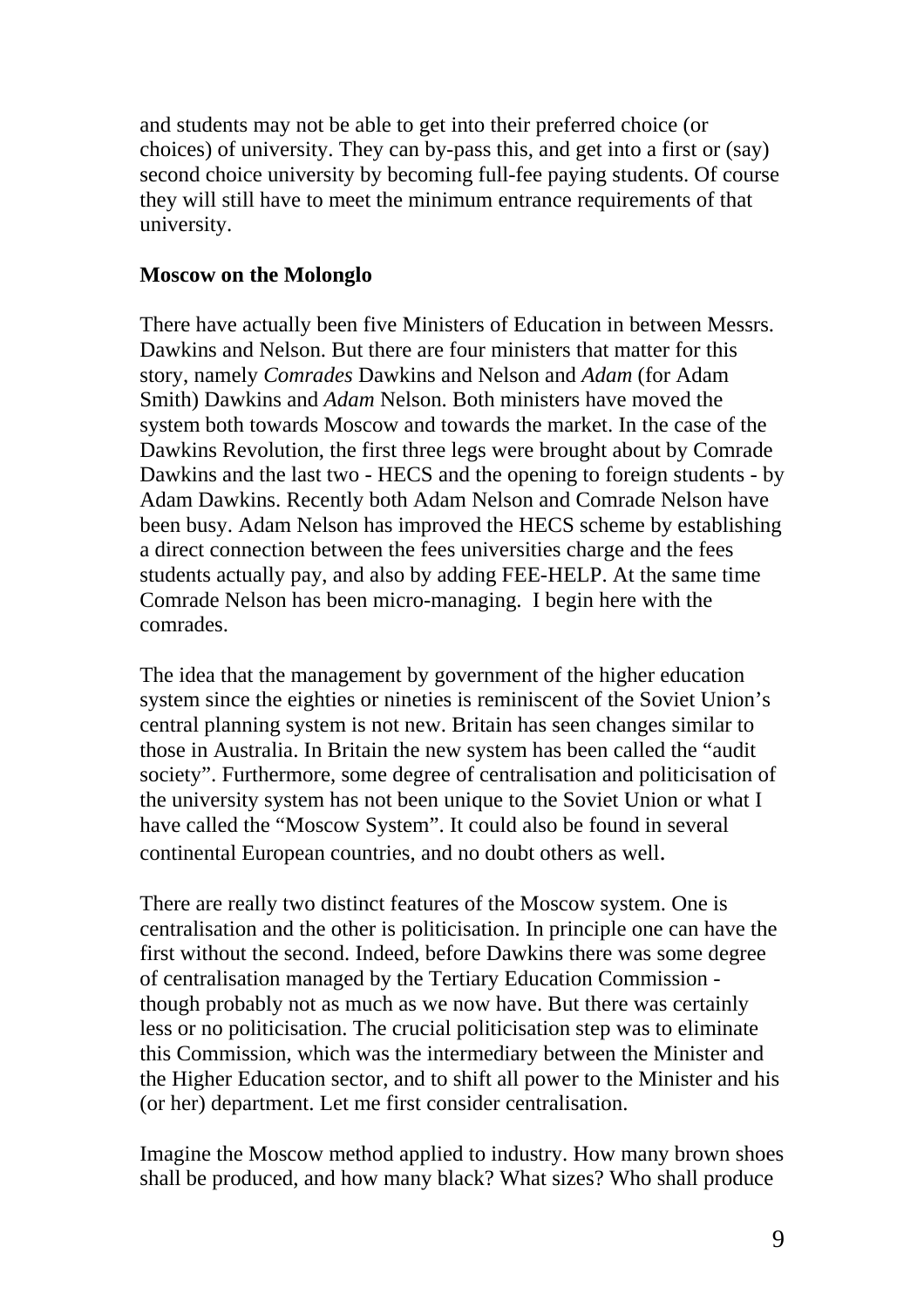which, and how many? Are they any good? Moscow Central will need some performance and quality measurements from the various factories. The documentation will pour into Moscow Central. Are the factories managed efficiently? How can Moscow Central handle all that. We can't have all these factories all over the place, and all these different ways of making shoes. Let us have a Unified National System. It is much easier to manage if we just have a few very large factories all following the same rules. So let's get started on amalgamations. (Yes, the first two legs of the Dawkins Revolution reflect the "Moscow mentality")

Anyway, we shall send Inspector-Generals around to every factory and check up on these rather incompetent factory managers. They must provide "Profiles" for us. (That is a unique term that has been used in the Australian system). What are the managers' *Visions* (to produce shoes?), their *Strategies* (to persuade the Inspector-Generals to give them more money, or bigger quotas?). their *Benchmark*s? (to do better than Novgorod?). We shall tell them how much of each kind and size of shoe they should produce. Of course, we don't believe in day-to-day supervision. Once a year is enough.

It is a tough job, and Moscow Central finds that its staff does not stay long in the job. Every year a different Inspector-General comes to a factory, maybe one with experience in supervising tank factories or missile production. But, after all, what do we really need to know about shoes? And how does Moscow Central enforce its will? The old days are gone. No more Gulags. It is just a fair, bilateral, negotiation. In the real Moscow there might have been an element of corruption. But not here, in Australia. You managers (or vice-chancellors, as you call yourselves) are free to do what you like. After all, your factories belong to the States, and not to us. But if you don't agree with us, you don't get your money. Go ahead!

Ah, you might say. There is an obvious answer. Why not sell shoes (or the service of education) direct to the customer, perhaps through intermediaries, such as retail shops? Then we can leave Moscow Central right out of it. That sounds like markets – "neo-liberalism", or "economic rationalism". Still, that might be all right for shoes, or even teaching services. But customers may not have enough money to buy them. So perhaps Moscow Central should just give them some money and let them choose their shoes or teaching services. But there are then further problems, known as "market failure" ..and I shall come to these later.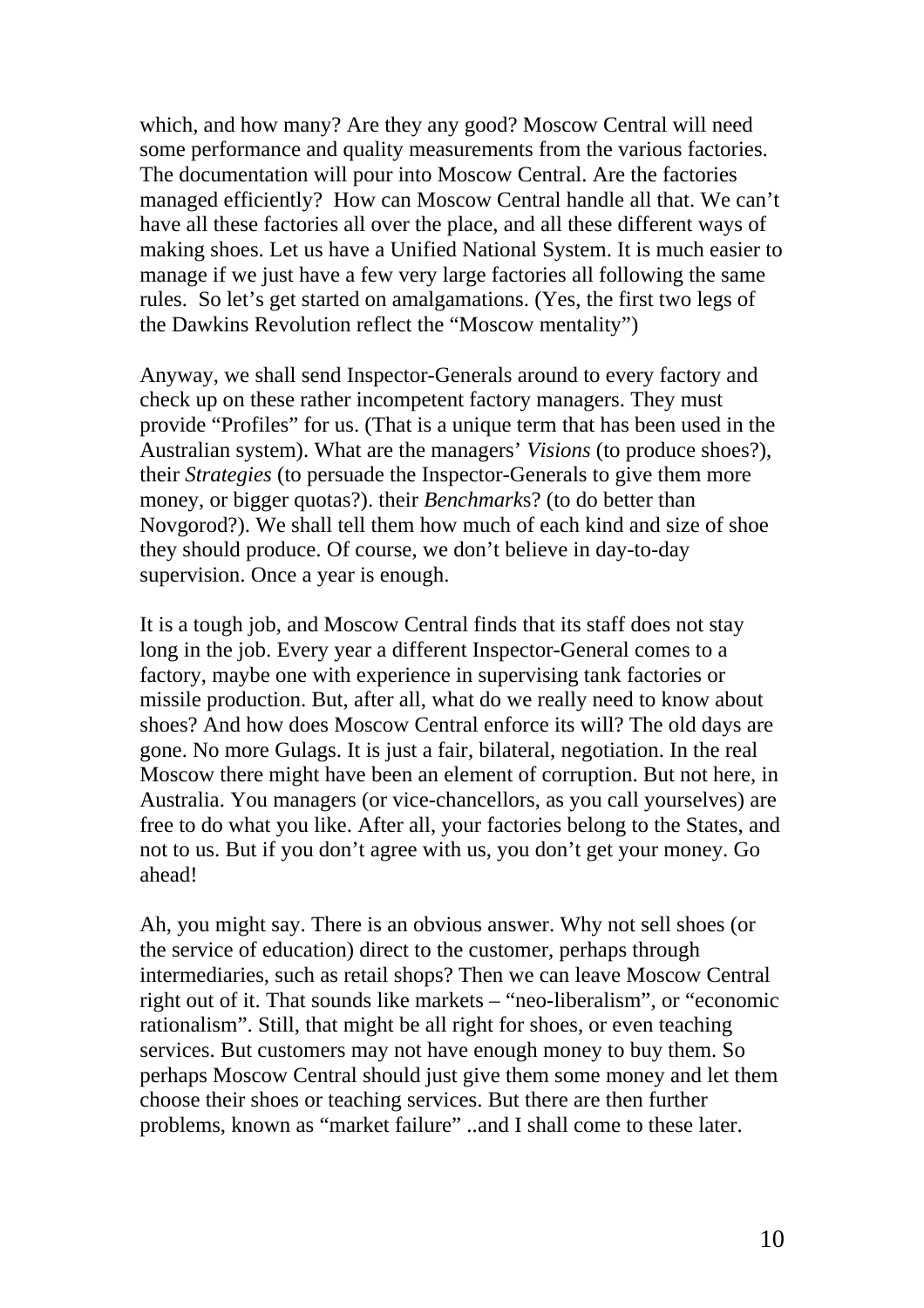The Moscow system that we now have in Australian higher education was set up by Comrade Dawkins and has been elaborated since by Comrade Nelson. The ending of the binary system and the amalgamations were part of it, but with these two major structural changes taken as given, the system can now be described as follows.

Every year there is a rather one-sided "negotiation" by the Commonwealth department of education with each university. This leads to a "Funding Agreement and Cluster Profile". All the fields of study in a university are grouped into 12 "clusters". For example, "Humanities" is one and "Dentistry, Medicine, Veterinary Science" is another. For each cluster there is a "funding rate" that applies to all universities. This is the subsidy per student (actually per EFTSU or "Equivalent Full-time Student Unit") that is provided by the government for all eligible students. These are at present almost all of the domestic undergraduate students. This funding rate varies vastly by cluster.

When one adds to these funding (or subsidy) rates the fees payable by or for the student under the HECS scheme, one gets the price that the university receives per EFTSU – that is, the price for the service of teaching that it provides. For most domestic students the maximum fees are also fixed by the government, so we have a case here where the producer (the university) supplies a product (the service of teaching) the maximum price of which is fixed by the government – though varying by cluster and varied year by year. For each university the number of domestic undergraduate places (and also of non-research post-graduates) is also fixed for each cluster. Thus not only maximum prices (which are for most universities the actual prices) but also quantities are fixed. There may be separate quantity figures for different campuses of a university. If a university ends up with more or less such students than the number prescribed (subject to some leeway) it pays a financial penalty. All this only applies to Commonwealth-supported students, not to students that pay "full fees" (like foreign students and a small number at present of domestic students), where there is a separate story

In addition, this year the University will get a 2.5% addition to its total grant per EFTSU if it satisfies two "Protocols", namely the National Governance Protocol (concerned with governance of the University), and the "Workplace Reform Protocol"(which requires individual Workplace Agreements to be made for each new employee). If the two Protocols are met in 2006 and 2007 the funding increases will be 5% and 7.5% respectively – which are certainly substantial inducements. But there are many other conditions that may or do apply. The lengthy Higher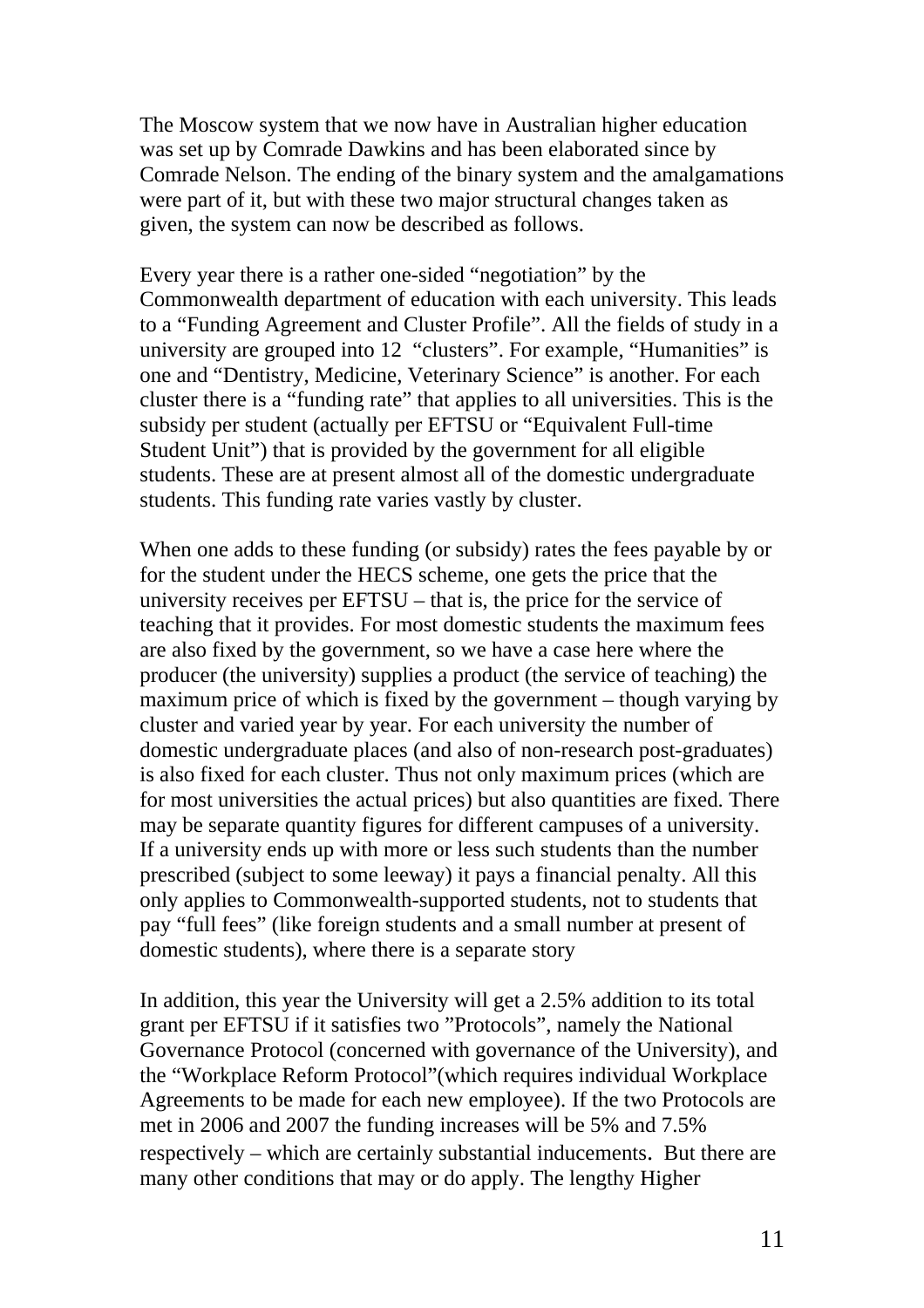Education Support Act 2003 mentions many conditions and special grants. It specifies that, to receive any funds, a University must " meet the quality and accountability requirements". The Act actually lists eleven special grants (and notes the possibility of more) of which an example is "grants to promote the productivity of higher education providers" and "grants to promote equality of opportunity in higher education". The most recent instrument to influence teaching is the "Learning and Teaching Performance Fund".

All these are ways of micro-managing or influencing universities not through compulsion - which the Commonwealth cannot do with most universities, because they belong to the States - but through financial inducements. All, of course, involve plenty of paperwork and "performance indicators" But Moscow on the Molonglo is certainly busy.

It all seems quite reasonable if it is desired to supervise and influence universities in detail from Canberra. After all, they get their money from the Commonwealth Government, so naturally they must be supervised and, above all, accountable. Surely also, universities are free to forego the various grants and special deals – and therefore can avoid having to put up with micro-management. If they want more money, they should be grateful that these special deals are available. Here it must be remembered that universities have been kept on a tight financial rein, and (as I have already noted) they are limited in the number of full-fee paying domestic undergraduate students they can take. Hence they need money badly – or think they do – and so feel obliged to accept the special grants and the conditions that go with them.

In June 2005 the Ministers of Education and of Employment and Workplace Relations issued a joint press release about "further enhancements" of the Higher Education Workplace Requirements. At the end they have the following paragraph. "The Australian Government provides around \$8 billion a year in funding to the sector and has a responsibility to ensure these funds are expended efficiently and effectively to ensure the Australian taxpayer is getting value for money." That is a clear statement of official philosophy. The taxpayers provide the money and we – acting on behalf of the taxpayers – decide what you should do. Is there any argument against this?

Let me say something about politicisation, which has resulted from the abolition of the Tertiary Education Commission and the shift of detailed decision-making from it to the Minister and his department. What is the argument in favour? Presumably the Comrade Ministers prefer to be free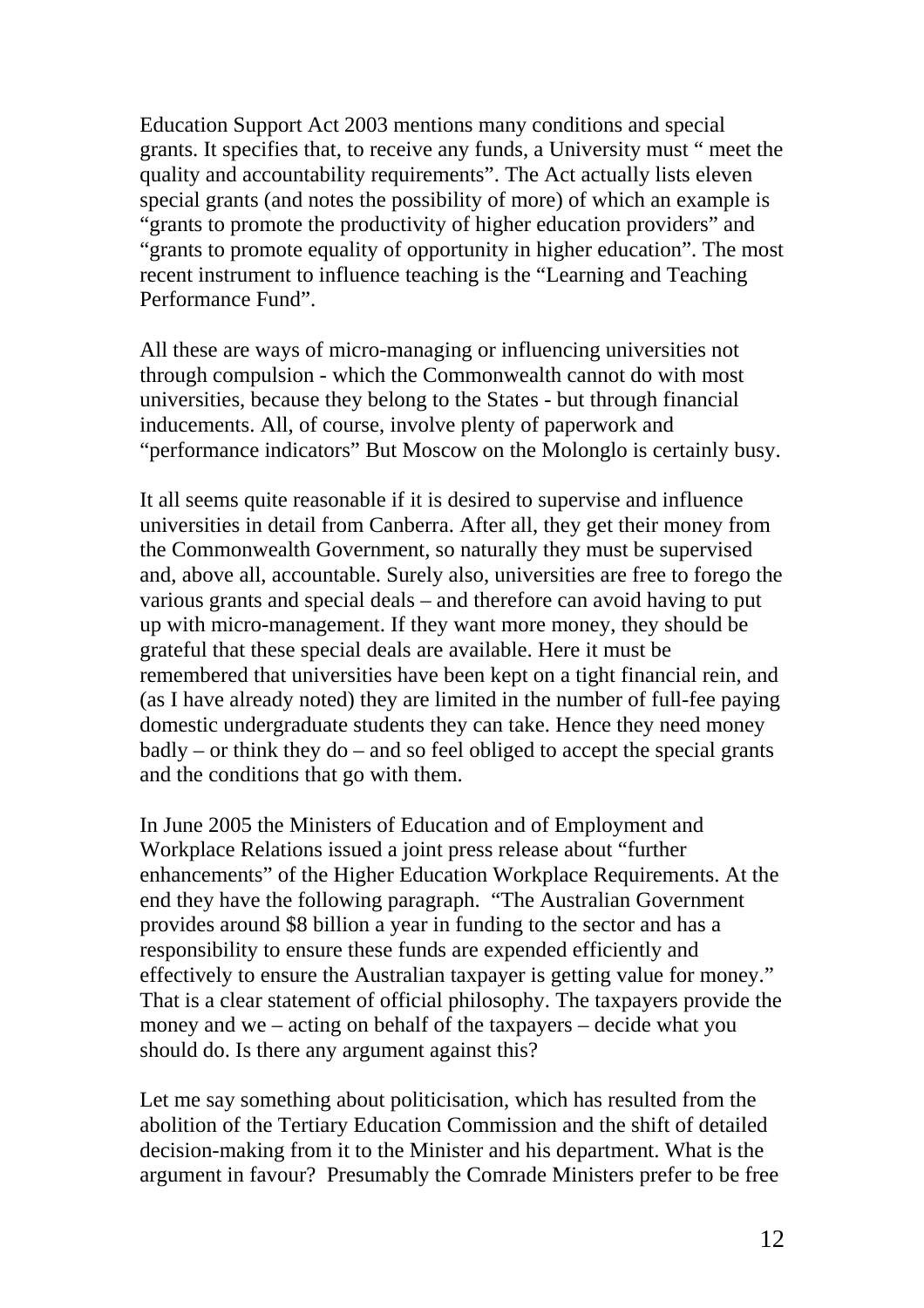to make decisions. They know best, being elected by The People. Perhaps Comrade Dawkins just did not like the members of the Commission. Does not democracy mean that the people through their elected government should rule – even if they don't necessarily know best? We know the issues here, and they apply to many more activities than the management of universities.

The arguments against such politicisation I will just list. I believe that they have been supported in this particular case by experience in Australia. But I expect to be disagreed with, especially in Canberra.

First, policies tend to shift in response to changing ideologies of governments. The Labor Party government favoured unions and enterprise agreements. The Coalition government does not like unions and favours individual workplace agreements. And it does not even like students' unions, thinking they are much like the Building Workers' Industrial Union. The universities have become the devils' playground for their games. I know, don't tell me....that is democracy! Second, universities in particular electorates will be favoured for political reasons. Third, the members and, above all, staff of the Tertiary Education Commission were in place for some time, and thus accumulated experience and expertise, and some of them had it to start with. The Minister usually does not have it, and, surprisingly, some of the staff of his department often seem not to stay long enough to acquire expertise if they don't start with it. They are part of a broader public service in which interdepartmental mobility and mobility within departments is valued. In any case, too much seems to depend on one person, the Minister. Finally, political lobbying and lack of transparency of decision-making seem to be inevitable results of this situation. I recognise that all of this is really concerned with public administration in general, rather than universities in particular. I do not expect much change.

One has to consider what the alternatives are. Should these academics just be allowed to do what they like with Government money? There are two alternatives to the Moscow method.

#### **Moscow, Markets, or Trust: Three Imperfect Methods**

To sort out the issues involved on how decisions about universities should be made one needs a framework. Here is mine. There are three methods or systems - *government* (Moscow being the extreme version),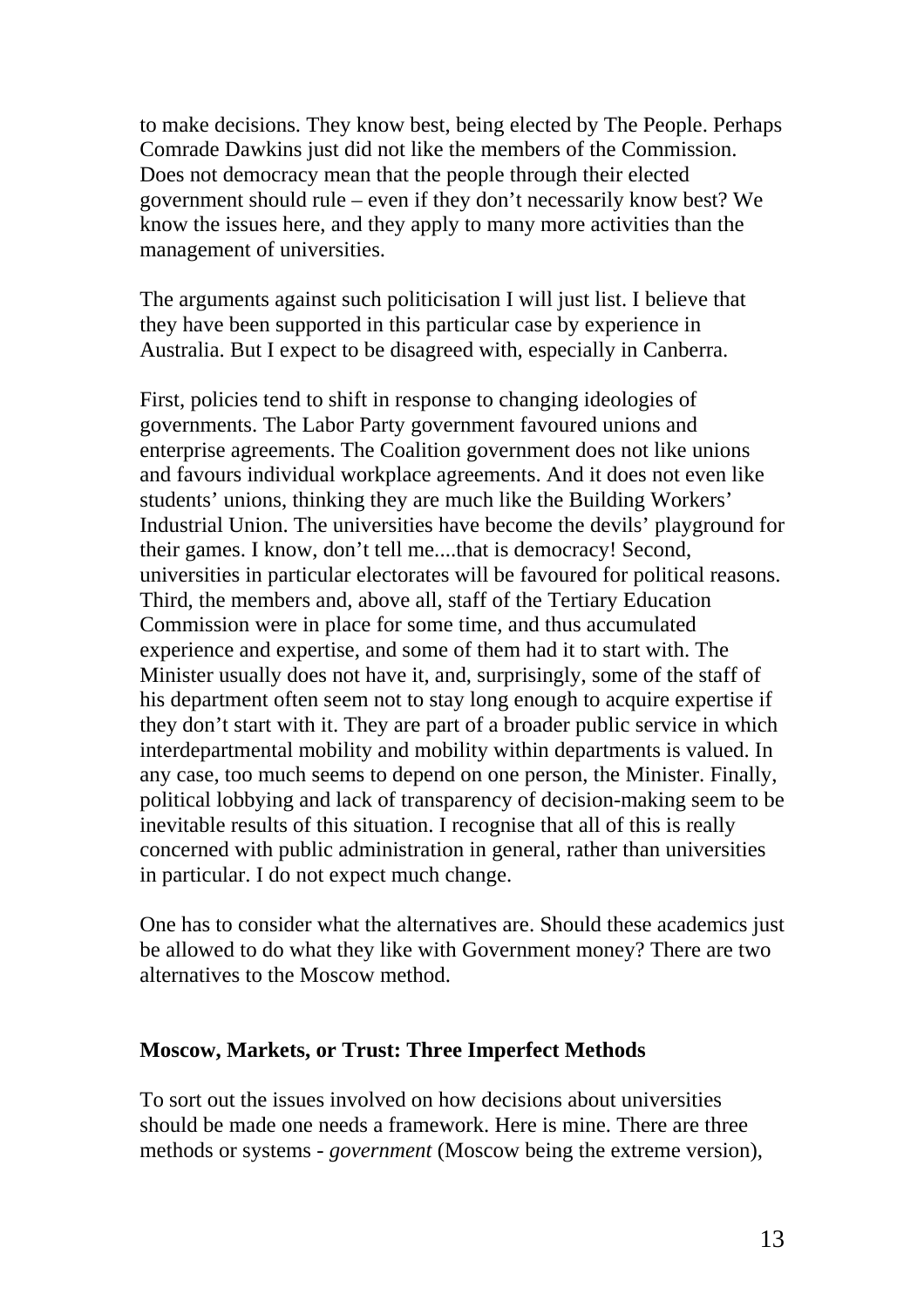*markets*, and *trus*t. In practice, elements of all are likely to play a part. And all have weaknesses.

As long as public funds are required the government must play a role. This is particularly true for non-commercial research funding. In the case of undergraduate teaching – which is the focus of this lecture - the crucial point is that in Australia it is normally assumed that governments should finance substantial parts of the universities' teaching services. Hence we have the subsidies (varying by "clusters") that I have already described. In addition, governments play a role in management of universities and their students because of the limitations – or supposed limitations - of the two other methods, namely *markets* and *trus*t.

The weaknesses of government regulation or management are obvious in the present case, especially when the Moscow route is chosen. There are both the problems of politicisation (including excessive dependence on the views of one person, the Minister), and the problems of centralisation. It was Hayek who pointed out many years ago that the central problem of central planning is the information problem. He argued that markets were superior, because decisions are decentralised, and relevant knowledge is widely distributed, closer to the points of decision.

Let me now come to markets. They also have weaknesses – namely various forms of market failure - and this is certainly relevant for the present discussion. Every economist knows about market failure, but not all critics of economists know that economists know about market failure!

Firstly, there is basic or non-commercial research. It leads to increasing the general stock of knowledge which should be available to everyone, but will not be supplied, or not supplied adequately, through markets. In economists' language, such knowledge is defined as a "public good". Governments or philanthropists are needed here. In other words, markets cannot meet the need of funding non-commercial research. Universities, funded in the Australian case by government, are needed for basic research, and also some kinds of applied research.

Secondly there are "externalities" of various kinds associated with education, at least when it succeeds in improving the general knowledge, skills, political level, cultural standards, and sense of community, and so on, of the society. That is why education is normally subsidised even though such externalities are hard to measure. It is particularly hard to measure the extent to which externalities differ between various higher education courses. Probably, most people would agree that cultural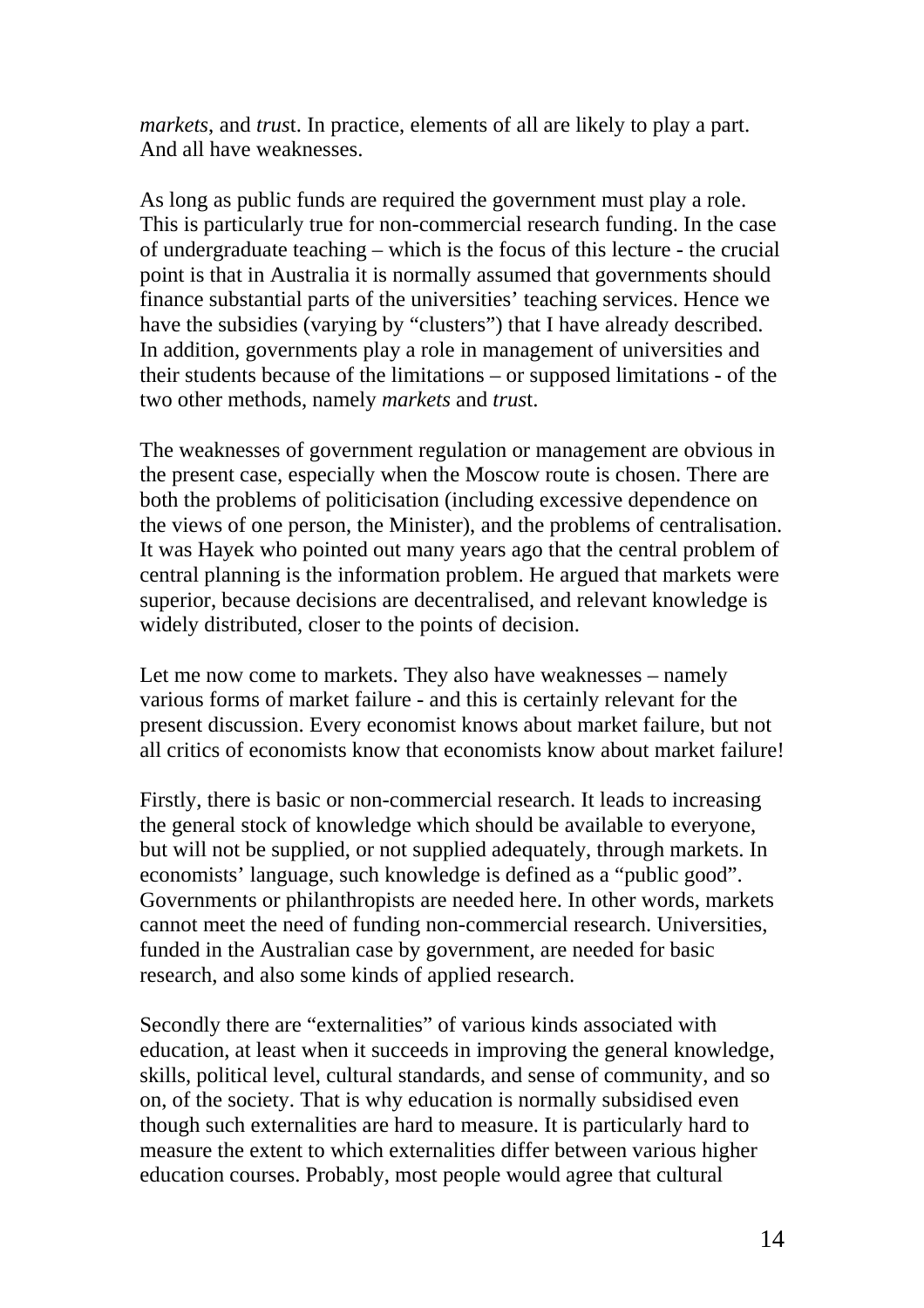courses should, on these grounds, be favoured relative to purely vocational ones.

Thirdly, markets, like governments, do have an information problem. The relevant market here is the market for higher education teaching, where the students are the consumers and the universities are the producers. How are students to judge which universities to go to? And, more important, how are they to judge the contents of courses, given that the whole aim of education is designed to improve their ability to make such judgements. They can only make this judgement after they have gone through the courses, and perhaps some years later.

In the market for goods and services there is the huge industry of advertising, which provides openly biased information. Massive resources go into this industry. Australian universities have moved into the market of foreign students, and a market for domestic students is developing, and will continue to grow. There may thus be a growing move of resources into the advertising and public relations sectors of universities. It is something that disturbs many academics. There are also the costs of misinformation, not just to the students but also in the long run to the universities themselves.

If foreign students come here and are disappointed the effects will be felt with a lag. And there is a particular kind of negative externality. It concerns the Australian "brand." If some Australian universities disappoint their foreign students, this may affect the attitude to all Australian universities. The Australian Universities Quality Agency should help to preserve Australia's international reputation in this respect. University advertisers to potential students should bear in mind that if the actual product is markedly inferior to the advertised one, the bad effects will eventually boomerang. Of course, gradually sources of reliable information – including word of mouth – will develop.

On balance I still believe that a competitive market for students, both foreign and domestic, is desirable and the way to go. Above all, it will give universities a greater incentive to focus on teaching quality. Perhaps it has already done so. But the need for truth in advertising should be kept in mind.

It is the third of my three methods of decision-making – *trust* – that needs some elaboration since it is not often made explicit. I might use the alternative term of "professional ethics". No company can manage without some trust in its staff, and the more trustworthy its employees are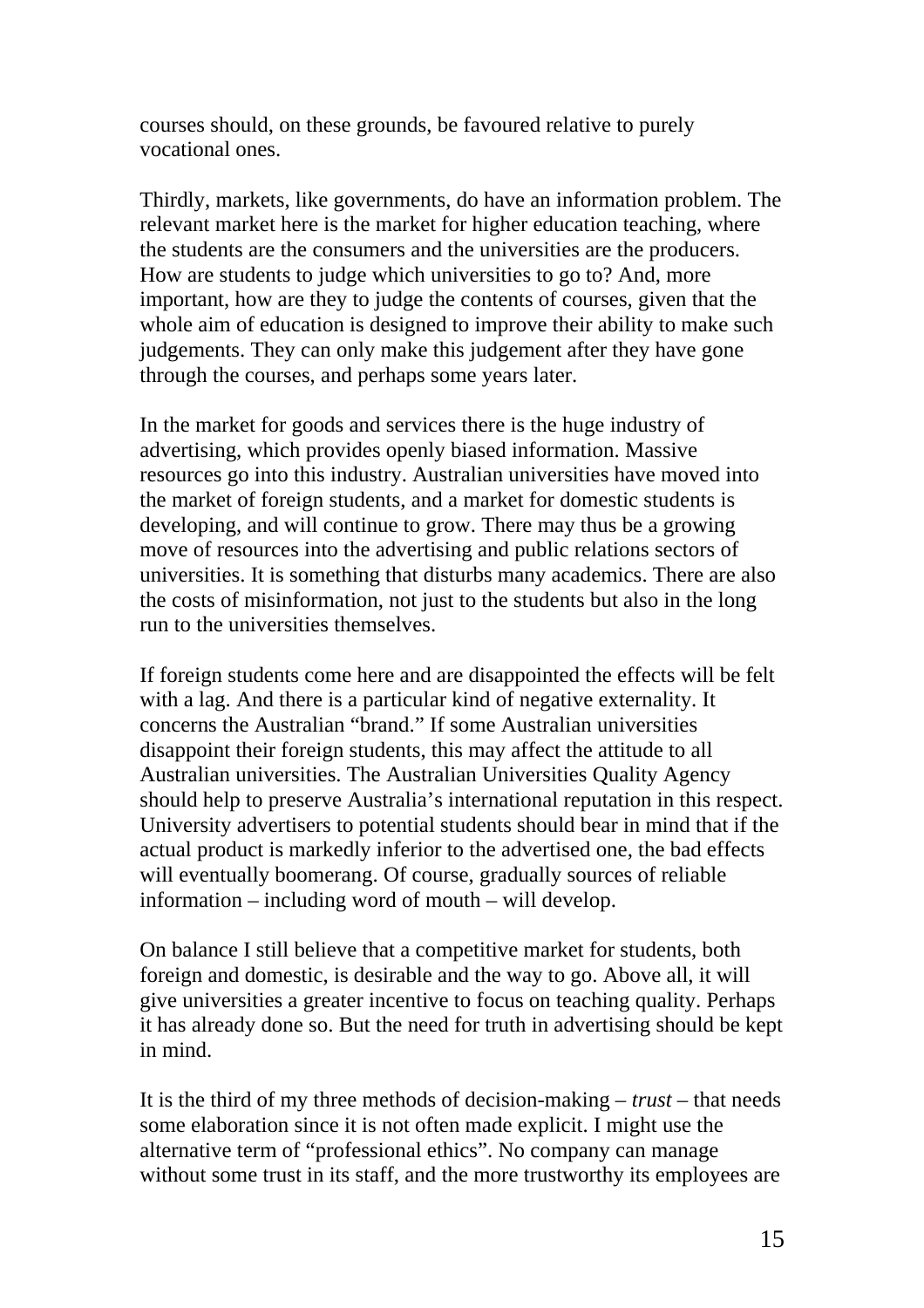the less supervision and special incentive arrangements are necessary. Trust is very efficient. Normally we trust our GP, and even our solicitor. How would an army manage without trust? And the same applies to a university. Indeed a market can only work without trust if there is more than an army of lawyers.

I raise this issue because of an impression I gathered when studying the history of the Dawkins and Nelson Revolutions, especially the former. Politicians and perhaps senior public servants showed a lack of trust in academics and, indeed, also in vice-chancellors. They must have had, or have observed, bad experiences. What really did Comrade Dawkins discover at the University of Western Australia, where he had studied and also was on the Council? The numerous micro-management interventions, and the growing requirements for performance indicators all suggest mistrust. And in two excellent books I have read, namely *Why our Universities are Failing: Crisis in the Clever Country* by Geoffrey Maslen and Luke Slattery, 1994, and the one by Coaldrake and Stedman that I mentioned earlier, there are pretty clear descriptions of this untrusting attitude.

Going on my own experiences, I am somewhat sympathetic to these negative thoughts. Academics are a remarkably imperfect group of people, not excluding myself of course. Many of them – at least before the Dawkins Revolution – seemed to enjoy their life, and while some of them were doing great work, and just wanted to be left alone to get on with it, others also wanted to be left alone - and did very little. The question is whether we have to check up on and bother everyone in order to deal with the bad cases. In my view the bad cases are normally a very small proportion. The quality of academics depends in the first instance on the appointments process, which in many universities is very elaborate. Beyond that, good teaching and research inevitably require some trust. The endless debates about performance measures – which are always imperfect – remind one that there is no substitute for selfmotivated and reliable teachers and researchers. If the appointment process is sound they will also be imaginative and capable. I have seen plenty of good and some bad cases.

If one wants to get a picture of how bad things can be one should read *If the Gown Fits* by A. P. Rowe, 1960. He came from Britain with an impressive record as the manager of a wartime scientific research organization, to become vice-chancellor of the University of Adelaide for ten years. Clearly he was a "stirrer" who did not fit into the comfortable, unimaginative Adelaide environment at the time. I read this book when it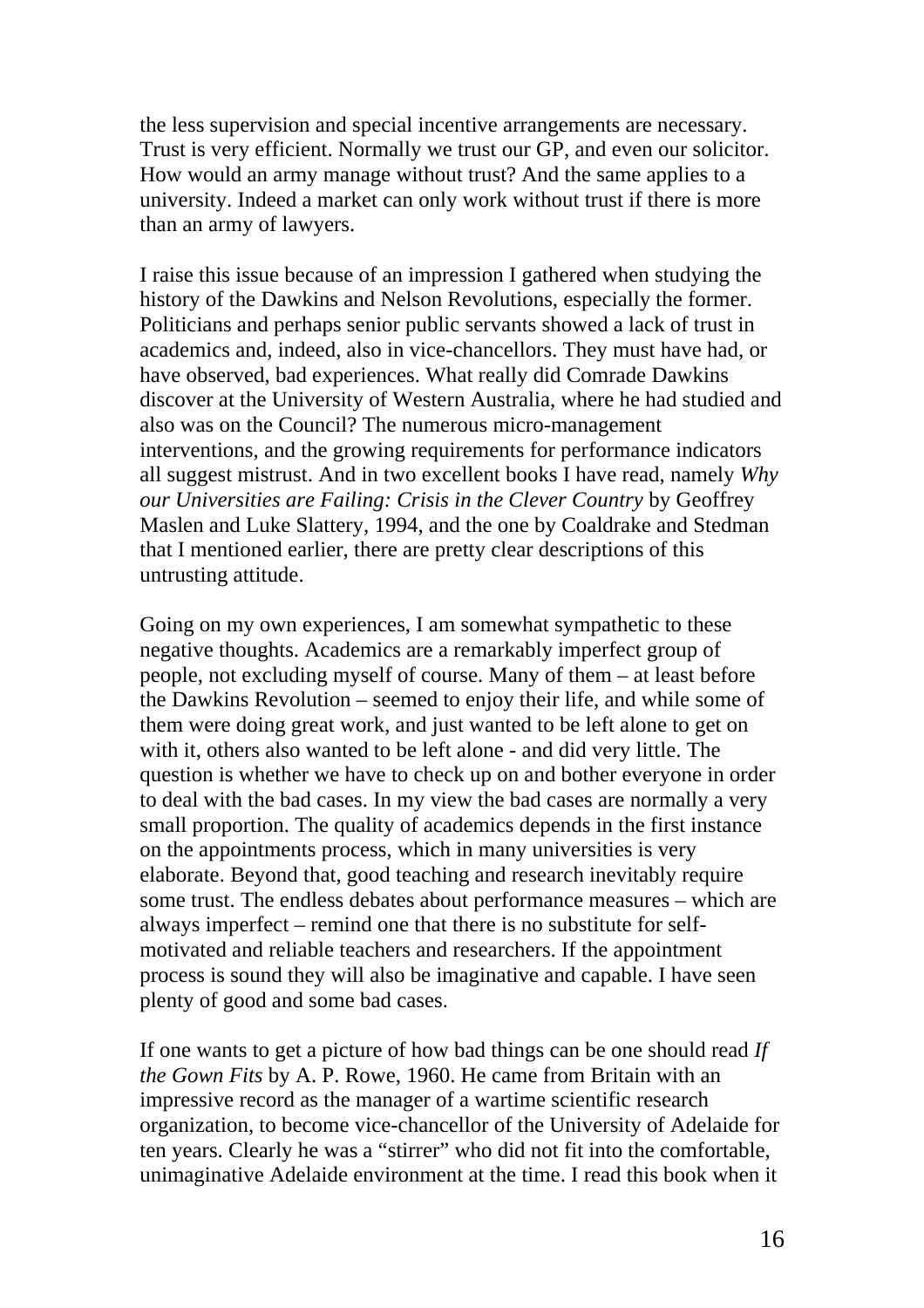came out (when I was on the faculty in Melbourne) and it certainly rang true and impressed me – though Melbourne was indeed better.

Trust is not incompatible with the market. Indeed, with trust the market works better. Trust (or professional ethics) is implicitly the alternative that most academics prefer to universities being ruled from Moscow on the Molonglo, the latter with frequently naive interventions and use of very imperfect performance measures. It must also be added that a key element of self-regulation in universities, and also depending on trust, is the peer review system. This also can work efficiently or not, but it does actually ensure that there is some accountability in a system that basically hinges on trust in academics.

### **A Movement from Moscow to the Market?**

Comrades Dawkins and Nelson have given us big movements from trust to Moscow, and in addition, thanks to Adam Dawkins and Adam Nelson, there has been some movement towards the market. In my view there should be some movement back from Moscow to trust – getting rid of some of that, sometimes silly, micro-management in regard to teaching, to administration, and to research. But here I want to discuss in more detail a possible movement from Moscow to the market. Such a movement has been suggested by many commentators, above all, by Professor Karmel since at least 1995, and by Andrew Norton in *The Unchained University,* 2002; so I claim no originality. What does it imply? Because of the existing complexities resulting from the current Moscow system, with both controls on fees and on student numbers, a transition towards the market would have complicated effects. The aims of this reform – which I favour – are two: first to ensure that students, together with the universities, rather than Moscow, decide how many students a university has in total and in each course, and secondly, to end or reduce the squeeze on universities.

The controls that might be removed are the following: first, the upper and lower limits to the numbers of subsidised students in total and in each course "cluster," separately for each university; second, the upper limit to the number of full-fee paying domestic students; and third, the limits to the fees that universities can charge for subsidised students.

Removing the first limit would increase competition for students among universities and would certainly be in the interests of students. Some universities and courses – those in high demand - could expand, or could raise fees and so improve the quality of courses by lowering student-staff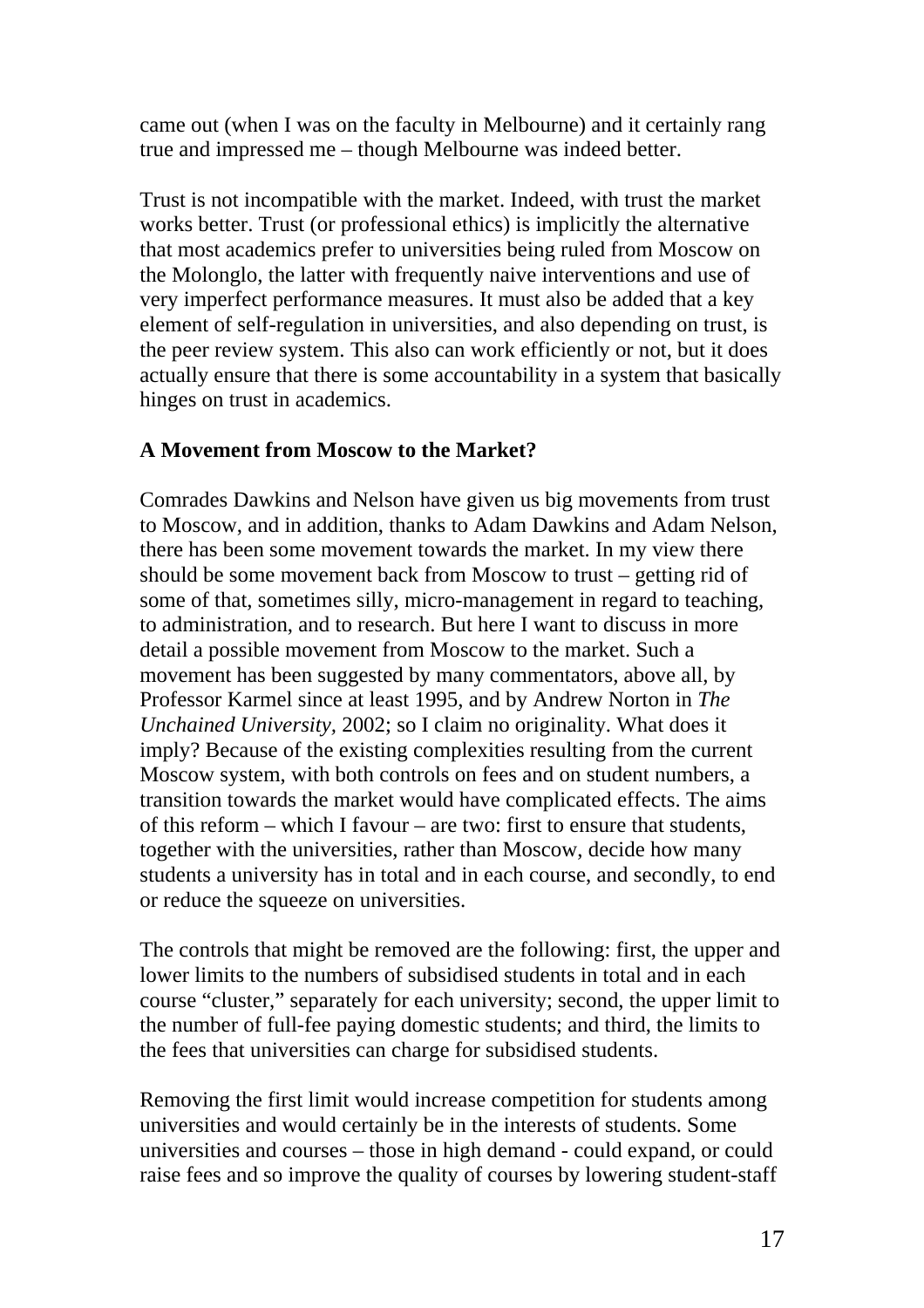ratios and in other ways. There would be a greater incentive to teach well so as to attract students. Even if a university that is popular chooses not to expand it will attract a higher quality of student. It is not inevitable that smaller or newer universities would lose. They could compete through a focus on teaching and quality services to students, rather than research reputation, they can specialise, and they can compete through price (as some do now with foreign students). But some will be disadvantaged by a bad location. This is another way of saying that they have a comparative disadvantage.

The underlying reason for controlling numbers in universities and courses turns out to be protection of the usual kind. Primarily it is protection of regional universities or campuses. (In 2003 about 15% of students studied at regional campuses). Hence the transition to allowing market forces to work might have to be gradual, or some of the effects might be temporarily offset with transition subsidies. But there is no doubt that the consumers – the students – would benefit from freeing this market. If, for political or other reasons, it is desired to sustain some regional campuses that might otherwise lose out, they can get targeted subsidies. It is not necessary to distort the whole system to protect them.

Removing the second limit (the limit on the number of full-fee paying domestic students) seems obviously desirable. Students who meet minimum university entry requirements and are willing to pay would clearly benefit, as would universities.

Removing the third limit (allowing fees for subsidised students to rise) would either bring extra resources to the universities at the expense of the students, or might benefit taxpayers who otherwise would have been required to finance universities more. Of course, the students can use the HECS system, so that they would only pay later, when they have sufficient incomes.

There is much more to be discussed here. Should the number of subsidised students in total for the whole Unified System, or separately in each "cluster," be fixed, or should the numbers be open-ended, depending only on examination results? A limit may be needed so that the government's budget commitment is not open-ended. These subsidies can either be paid directly to the universities, as now, or they can be converted into scholarships that are paid to students on the basis of various criteria, such as subjects to be studied or family incomes. How big should the subsidies be? Should there be a uniform subsidy for all students, or should it differ either by need or by "externalities" believed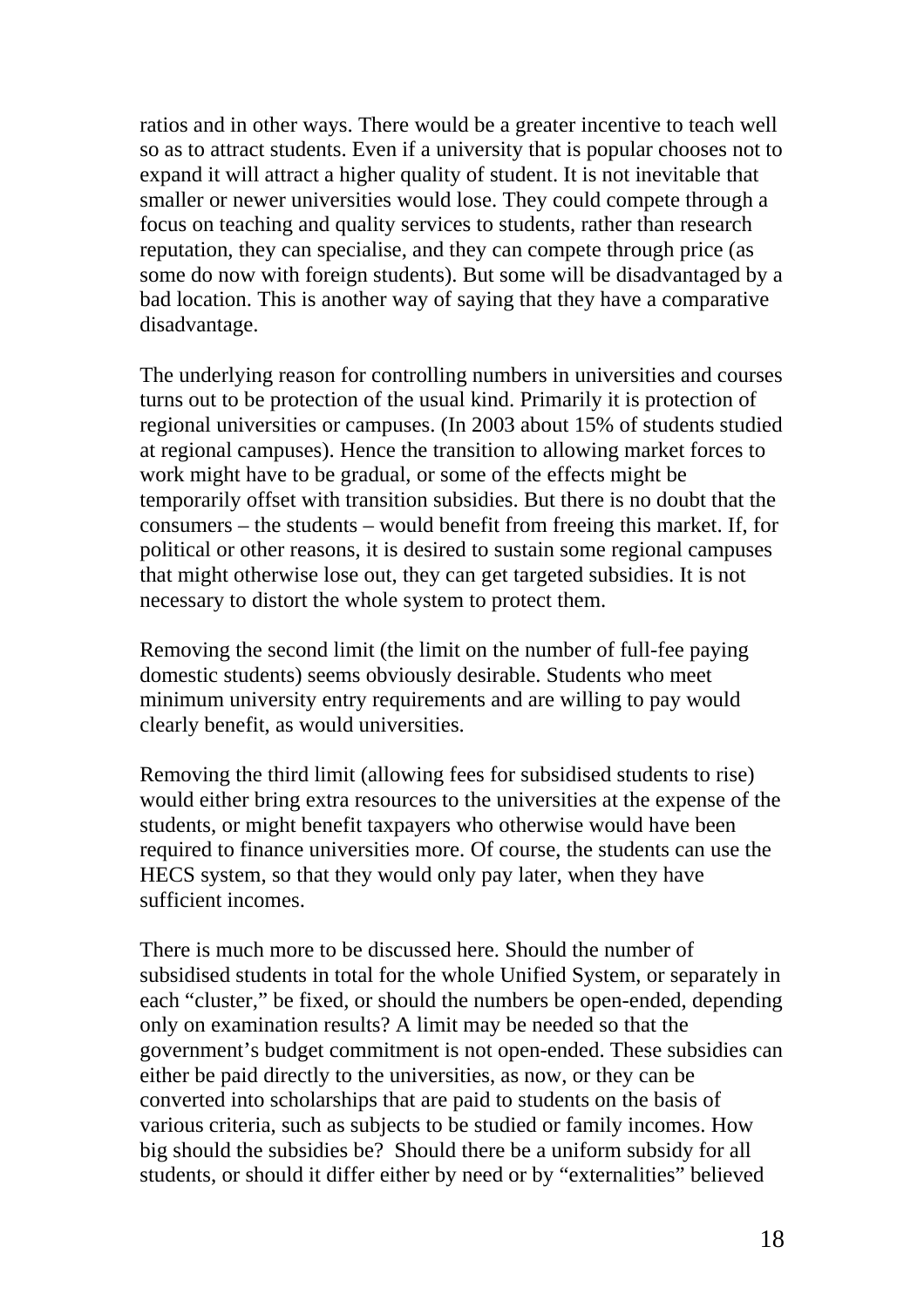to be created. Many proposals have been made. One possibility is to have no *general* subsidies at all, but just a few carefully targeted ones, perhaps in the form of scholarships. The current subsidy rates, which vary among "clusters," certainly need to be reconsidered. At present there is a huge variation among clusters that hardly makes sense. The subsidy rates seem to vary with the costs of the courses, and are not necessarily related to externalities. Thus the rate for medicine is \$15,047 per student (EFTSU) and for law \$1472.

It seems to me that there is a lot to be said for a free higher education market without price and quantity controls, but combined with scholarships, as Professor Karmel has suggested. I would not be surprised if this is the way the system will go, as Comrade Nelson (or his successor) gradually converts himself wholly into Adam Nelson.

### **The Four Core Activities of Academics**

I turn now to some broader issues.

Academics have four core activities, namely teaching, scholarship, "public discourse," and research. "Public discourse" might also be called "community service".

Teaching is clearly the main activity of academics. In Australia it is the main source of their incomes. Most students expect teaching to be essentially vocational training, That is the reality. Training for a job includes not just medicine and law but also fields where the intellectual demands are very limited. The question that I have not space to discuss here, is where the line should be drawn between TAFE training and university-level training. There were once three lines, one separating universities from colleges of advanced education, another separating universities from technology institutes, and yet another separating the last two from TAFE (technical and further education) institutes.

There is an "old fashioned" view of universities, well expounded in Rowe's *If the Gown Fits*, that sees universities as providing a general education, broadening minds, encouraging flexible thinking, and avoiding narrow specialisation. This kind of education does not need to be at a very high level, but it does need to be somewhat broad. Clearly specialised higher education must continue. Indeed, it is good for students to study some subjects in depth But, given that so many students eventually do not work in the narrow fields for which they were trained,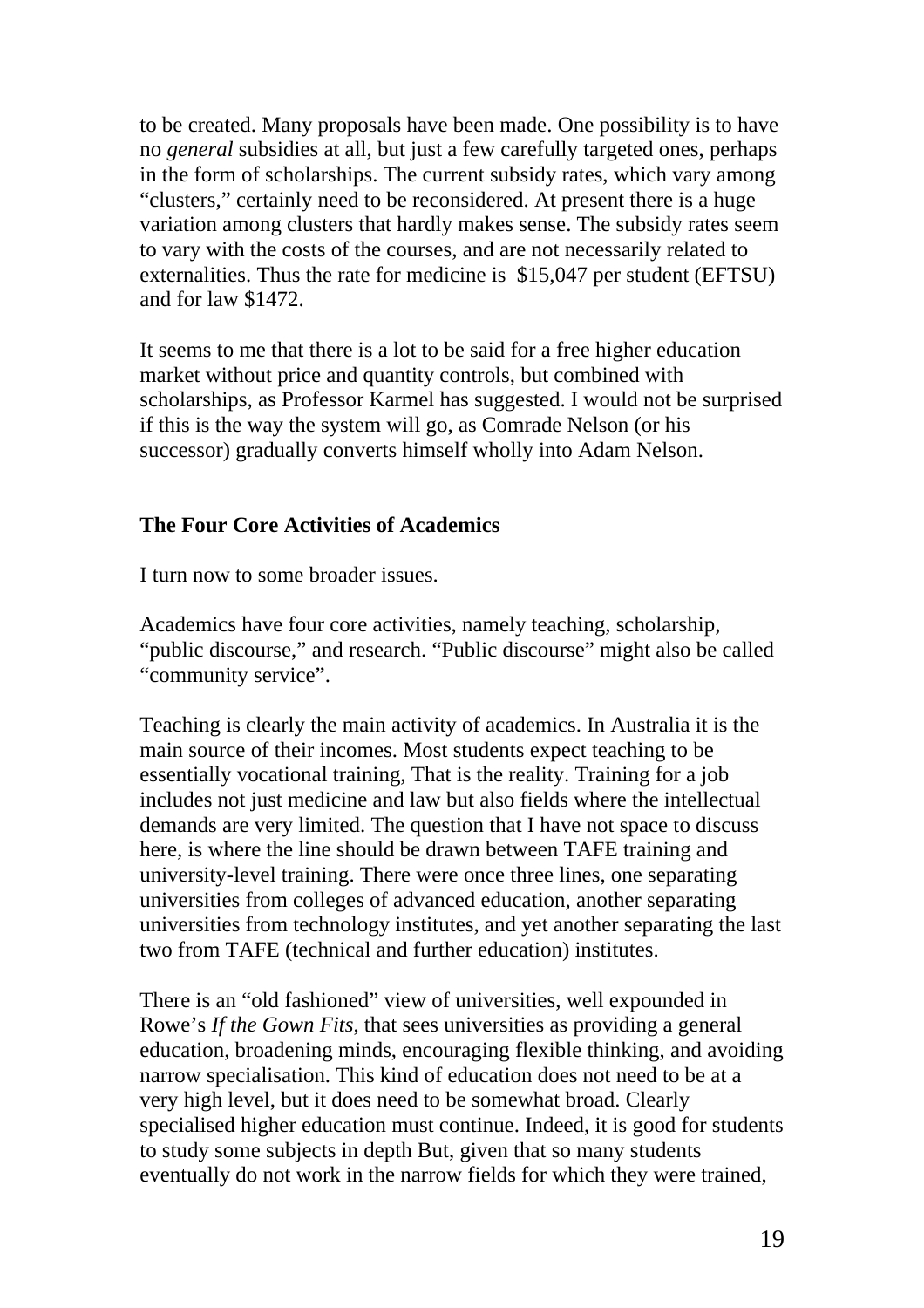and that market demands for various kinds of jobs are not really predictable – in spite of endless efforts at some manpower planning from our Moscow - the case for broad training is very strong. And it must also be added that students might also be "trained" to cope with and enjoy life outside their working hours, and, in addition, to become good citizens.

 I can think of a number of carefully designed courses that could make up a collection out of which all students should be required to select, say, two. Here is my first cut at a collection: Australian history and political institutions. World history. Scientific method, important developments in science, and case studies of the history of technological developments. Political and moral philosophy. Environment and geography. Logic and English expression, with some literature.

No doubt everybody will have his or her own ideas. I am thinking of economists, scientists, engineers, business studies students, medical students, all taking some courses of this kind. In addition there could be (as there are now) courses across faculties clearly designed for that purpose. Thus medical students might get some economics, and economics students get some fundamentals of medicine or law, and, of course, history. These courses should initially be presented by senior, mature, academics. I believe that a few of these courses would stimulate students and generate more social externalities in creating a bettereducated population. I realise that joint degrees now fulfil that purpose for some students. To avoid any misunderstanding, in my view such courses should be chosen and developed within universities, and not imposed by Moscow on the Molonglo, much as a Minister might be tempted to do so.

Scholarship is a prerequisite for teaching - at least at the higher levels and for research, as well as for public discourse. It means not just keeping up with a specialised field. A traditional role of universities has been to pass on the intellectual heritage and culture of a country. That requires scholarship. Regrettably some find it more interesting to deconstruct the heritage – though a bit of that may also be desirable. I would class under scholarship the writing of basic textbooks or surveys of a field. In my view scholarship is a vital part of academic activity. Payment for teaching must include time for scholarship.

.

By public discourse I mean participation in public policy discussion, influencing and educating public thinking on various matters (notably scientific and medical topics) all done, one hopes, with some degree of objectivity. It is often in competition with lobbying by interest groups. It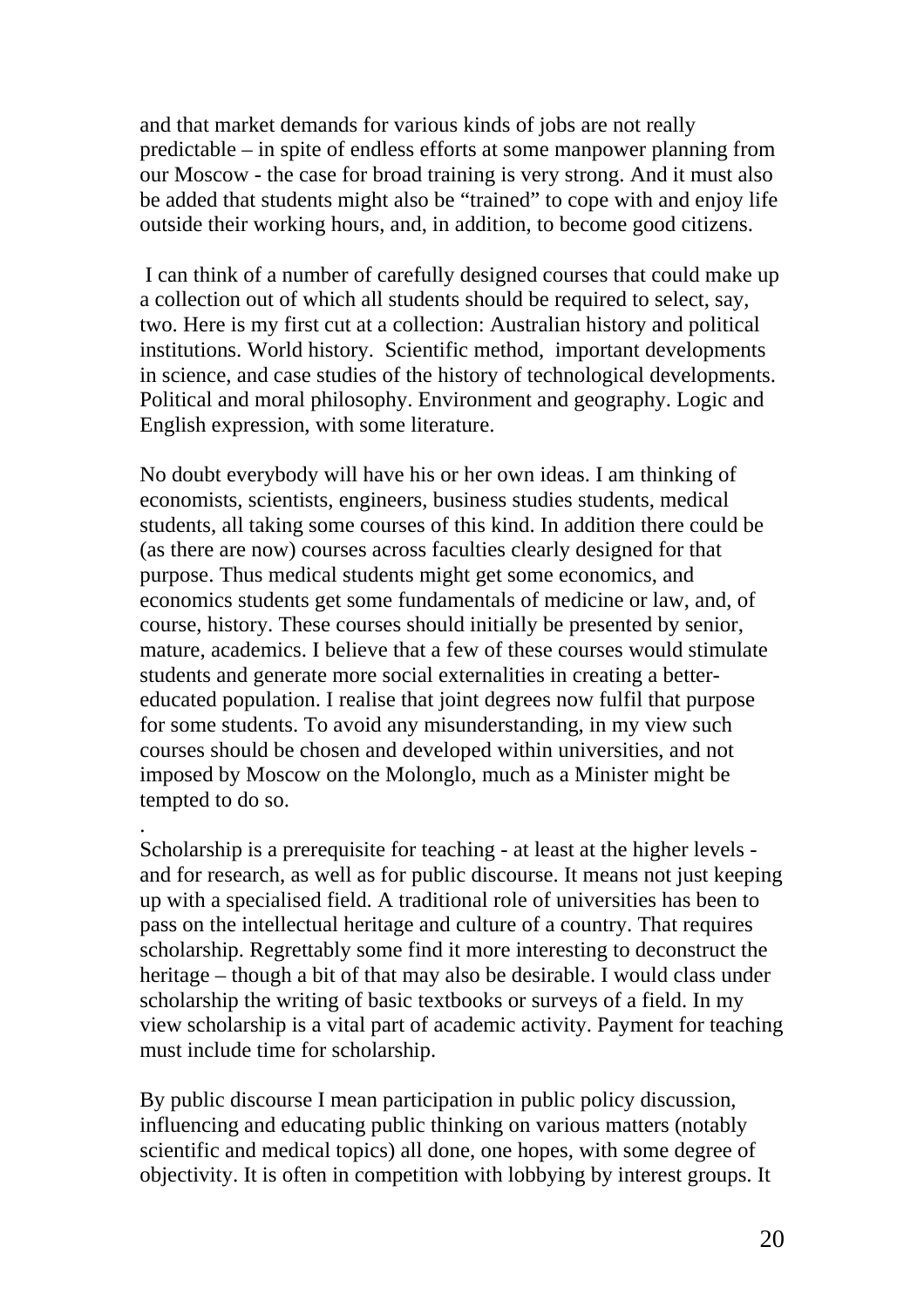includes membership of advisory committees. In all countries it has been an important role, and in some countries – though not Australia – academics have been extremely influential. Not all academics do this. Some are natural stars, while others are uncomfortable with the TV sound bite culture. Normally this activity is a by-product of teaching and scholarship. Judgements of university performance by peer group assessors or Moscow should take such activities into account. Of course, opinions will differ as to whether particular academics engaged in public discourse have made positive or negative contributions to public understanding. Perhaps this is true of the author of this article. But, hopefully, out of controversy comes enlightenment.

Let me now turn to research - its overall funding, and its relationship both to scholarship and to teaching. The details of research policy and the allocation of funds for research and research training are big topics that I do not discuss here.

Funds for research have to come primarily from the Commonwealth government, especially for research infrastructure. Regrettably I see no alternative to that. Perhaps some can come – as they have in the past – as a by-product of student fees, and thus as a by-product of teaching. I do not see signs of significant sums coming from private industry. In the United States, of course, a good deal comes from private endowments, though there are also huge sums coming from government funding agencies.

The emphasis on research is relatively new in Australia. Rowe in 1960 complained about a lack of research, though since then it has become almost a hallmark of a "real" university in Australia. The idea of research being a central or even defining role of university academics began in Germany in the early  $19<sup>th</sup>$  century, and later spread to the United States and then to Scotland and England. Of course it is all a matter of definition of "research". Was Adam Smith's *The Wealth of Nations* the product of research or scholarship ? And does it matter? Or was it just a by-product of his teaching?

The Dawkins Revolution required all universities in the Unified National System to be engaged in research. That was an unwise idea. The Colleges of Advanced Education were committed to teaching students who were, broadly, not so academically inclined. The job was to raise their skill levels. Why should these teachers be diverted to research rather than concentrating on raising the skill levels of their students? Now that we have the Unified System, and new members of staff have been recruited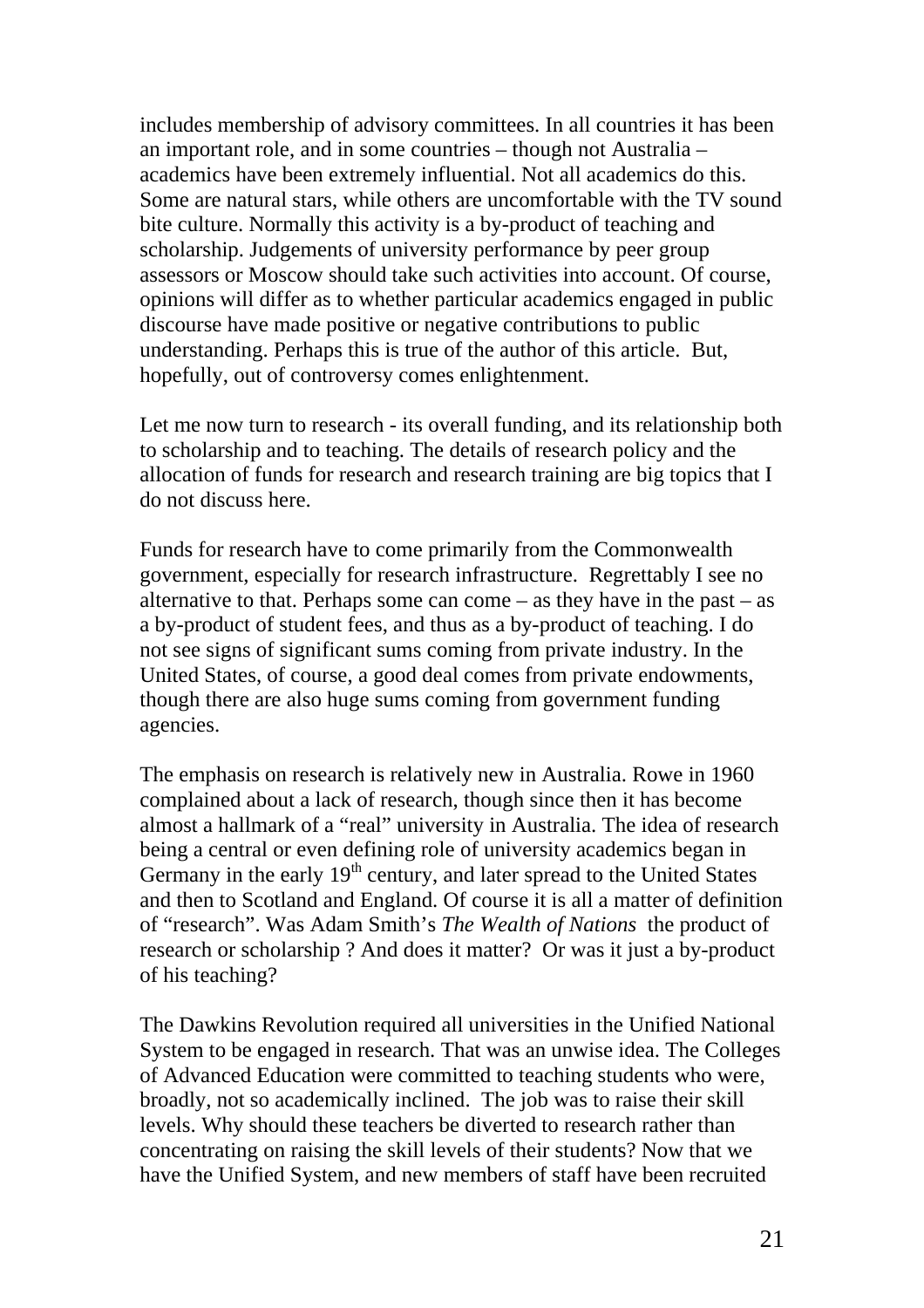into these Dawkins (ex CAE) universities, they should certainly be free to do research if they wish. But teaching-only should be quite acceptable. Substantial programs of research would have to be supported by ARC (Australian Research Council or its successor) grants that fund not just special expenses but also buy-out time from teaching.

Research involves expanding knowledge and understanding at an advanced level, and may be empirical or theoretical. Some work that is described as research is really scholarship. Certainly the Australian Research Council (or its successor)) should fund not just basic and applied research but also, to some extent, scholarship. It is scholarship that distinguishes the traditional university. Some vocational fields that are now taught in our universities hardly require much scholarship. That does not mean that these fields should not be taught. But it means that the term "university" in Australia has changed its meaning, especially since the abolition of the binary system. It is now closer to its American meaning, where it is broad enough to embrace both Harvard University and Bob Jones University.

The interesting question is the relationship between teaching and research. Why should they be linked? And why should academics often appointed and financed primarily to teach be judged primarily by their research output? I shall not pursue this. But it has become a major subject for discussion. Does research make better teachers? At the advanced level  $(4<sup>th</sup>$  year honours and postgraduate) it does seem desirable that the teachers are also successful researchers – though good scholarship may also be enough. At lower levels I suspect that the two activities are substitutes in terms of time allocation in the minds of the academics, rather than complements.

 A.P. Rowe, thought that basic undergraduate teaching should be done by staff specifically employed for teaching; they would not be expected to do research. This does not exclude senior, experienced, academics actually doing some of the teaching. It is certainly something that students, especially if they pay high fees, have a right to expect. Of course an inspired teacher may also be an inspired researcher. The decisive link is the inspiration. Furthermore, drawing on my own experience at ANU and at Oxford, I have concluded that postgraduate teaching actually helps or inspires research, so that there is a two-way relationship.

As an economist I naturally think about the incentive system. Possibly one of the few favourable by-products of the Dawkins Revolution and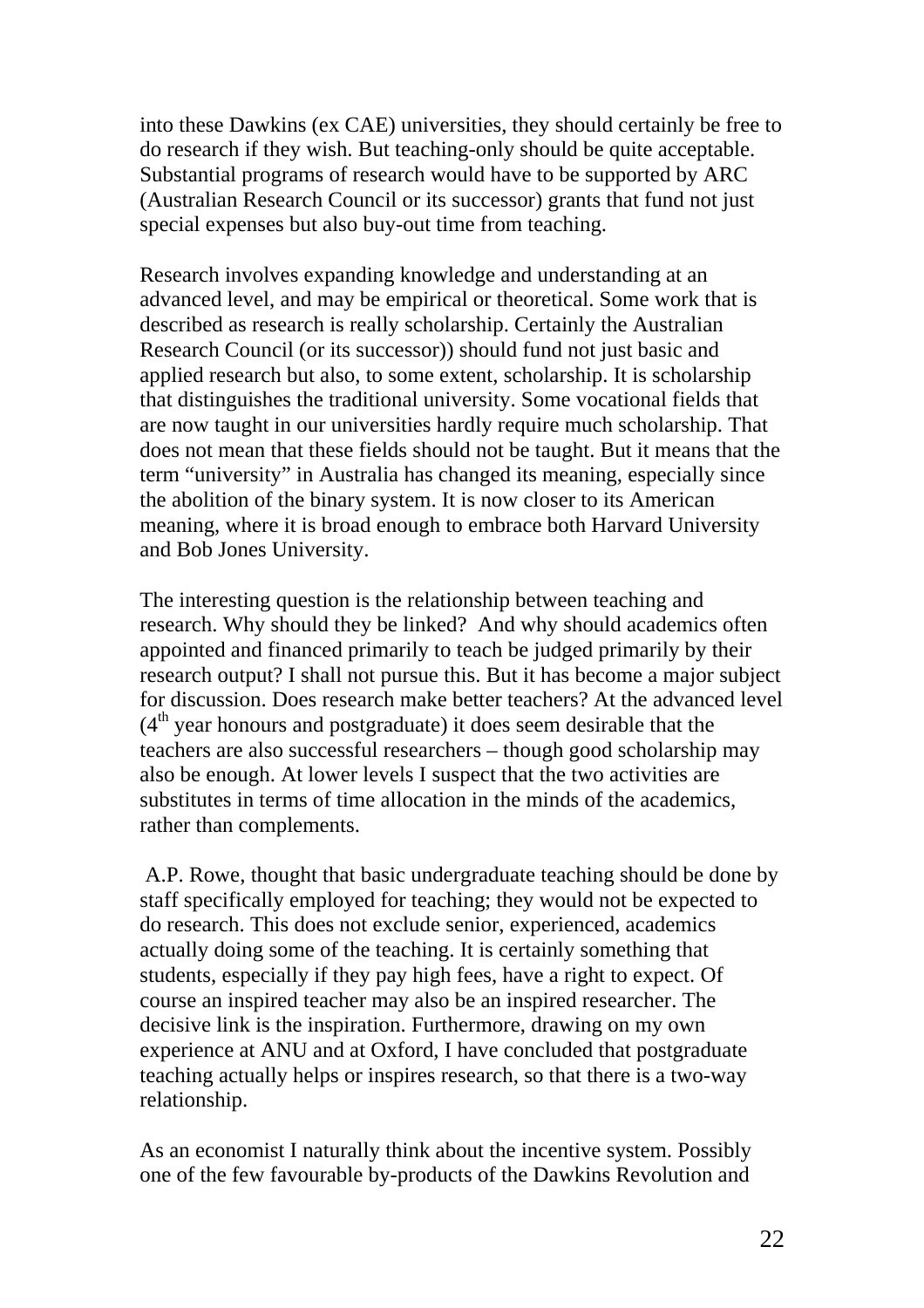what has followed from it is a renewed concern about teaching quality. It appears that the relative incentives are being re-weighted somewhat. This may be partly due to the foreign student boom, and will go further if the kind of deregulation that I have discussed leads to more of a free market for domestic students. I sympathise with the views of Rowe and of Professor Don Aitkin (in a 1991 paper in the *Oxford Review of Education*) that there is often too much emphasis on research in appointments and promotions for positions that primarily require undergraduate teaching.

Finally, I have a few words on basic research. There is an issue for a small country here. Some might say that basic research does not need to be done in Australia. Our universities should just do commercial research, perhaps in collaboration with the private sector, and we should judge the result by its marketability. This would include applied research commissioned and directly paid for by the government in response to the needs of various government departments as they perceive them. The great advances in world welfare – including the welfare of Australians – that have come from basic non-commercial research can be done in the United States and a few other countries, and we, like everyone, will get the benefits. Why should we bother, for example, with medical research? If a cure for a disease is found one day it is likely to come from worldwide research in which researchers in Australia may have played some part, and where many Australians will certainly feel the benefits. But results can never be predicted, and there may not be any direct profits to us. If Australia closed down its universities tomorrow research would still go on somewhere. The same applies, for example, to the development of the Internet. Much research indeed leads to the increase of world wide public goods.

One can see the logic of this view, though I have not found it expressed so bluntly anywhere. But it seems to be implied in the emphasis since 1988 on practical marketable research. That is why I am mentioning it here. I may be unfair. Surely no good Australian would want Australia to be an intellectual colony, and there is also a morality question. Should we not make some contribution to international welfare in line with our size and income? In any case, such a view is short-sighted. If we make no contribution to new knowledge and develop no expertise in the areas concerned we may find it more difficult to import and adapt new ideas here. It must also be added that in some fields, notably the social sciences, there is basic, or at least non-commercial research that can have special benefits for Australia. Obvious examples are analyses of Australian public policy – and the development of new concepts relevant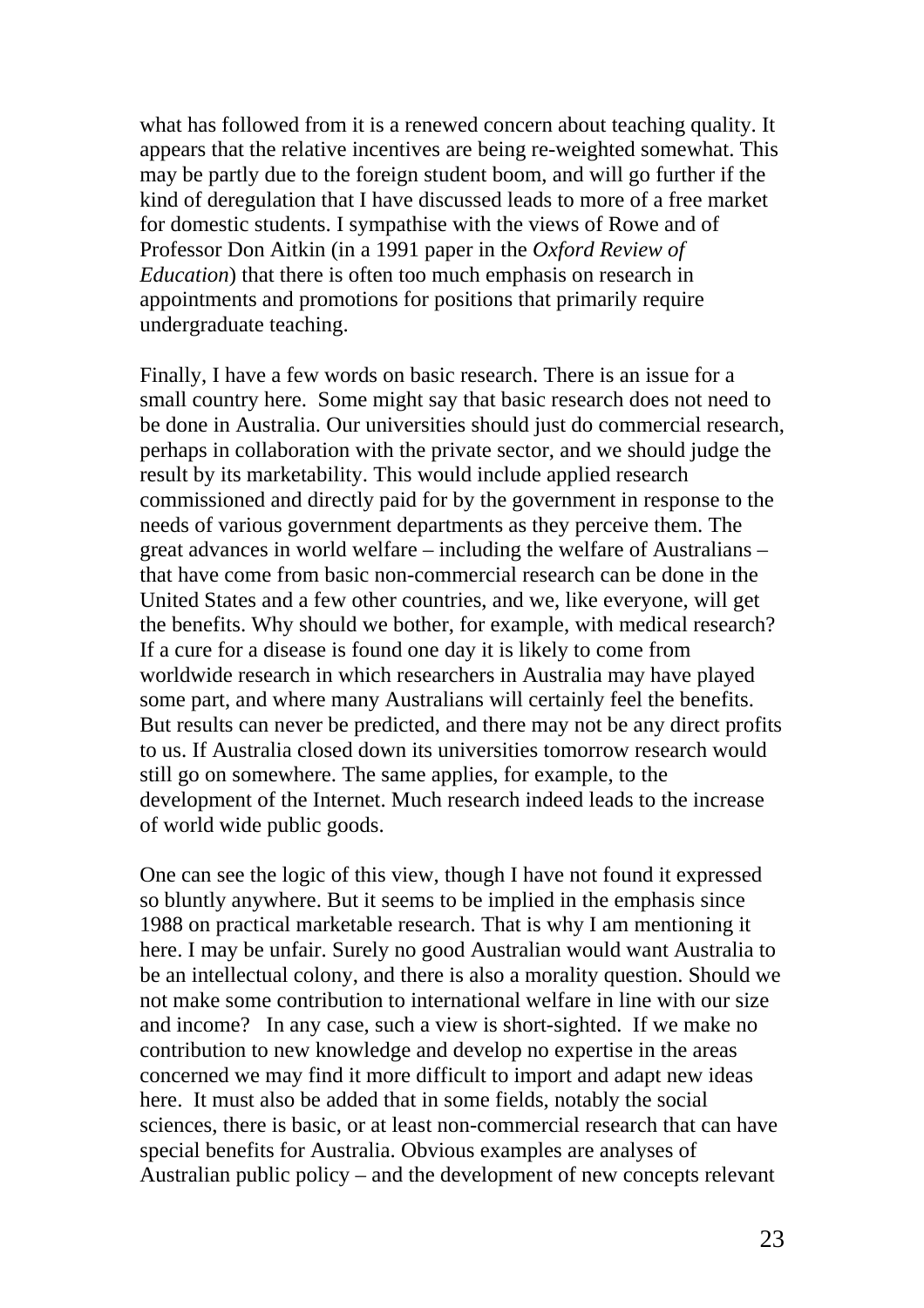to Australia - that are best not done under direct government auspices. I conclude that there is an unavoidable role for government funding handled by an intermediary like the ARC (or, to be precise, what the ARC used to be) here. How these funds should be distributed in detail is a large subject beyond this article.

### **The Uncertain Future: The Squeeze Continues**

What about the uncertain future? I shall consider two scenarios.

In the first scenario I assume that the squeeze continues, essentially for two reasons. First, governments are unwilling to spend much more on higher education, and second, they are reluctant to allow universities to raise fees for domestic subsidised students much more, or to increase the proportion of domestic full-fee paying students. Thus a continuous squeeze, in the form of high student-staff ratios, severe limits on salary increases, and limits on improving and expanding buildings, grounds, and various facilities, will be inevitable.

Vocational education will continue, for that is what people want. Foreign students will continue to come for undergraduate courses, though fees may have to be reduced to attract them. Funding for research and scholarship will be tight. Probably the social sciences, humanities, and science will lose out, though that will depend on how much cross subsidisation within universities there is, and on the extent to which Moscow on the Molonglo decides to direct special funds to them. I don't expect much sympathy for humanities in high places. Also, I don't expect much value placed on scholarship.

Some regional universities may survive for political reasons, thanks to protection with subsidies and with controls on student numbers in more popular universities, and thanks to foreign students. Some smaller universities may survive – and should do so - thanks to a reputation for high-quality teaching and an overall favourable student environment. But the reality is that many of our "universities" may become much less like universities as that term was once understood. Colleges of Advanced Education were very useful and met a clear need, but thanks to Comrade Dawkins, they became "universities" or parts of universities. They may go back to becoming useful colleges of advanced education again. "A rose by any other name would smell just as sweet."

Under present arrangements, where some domestic full fee-paying students are permitted, and FEE-HELP is available for them, some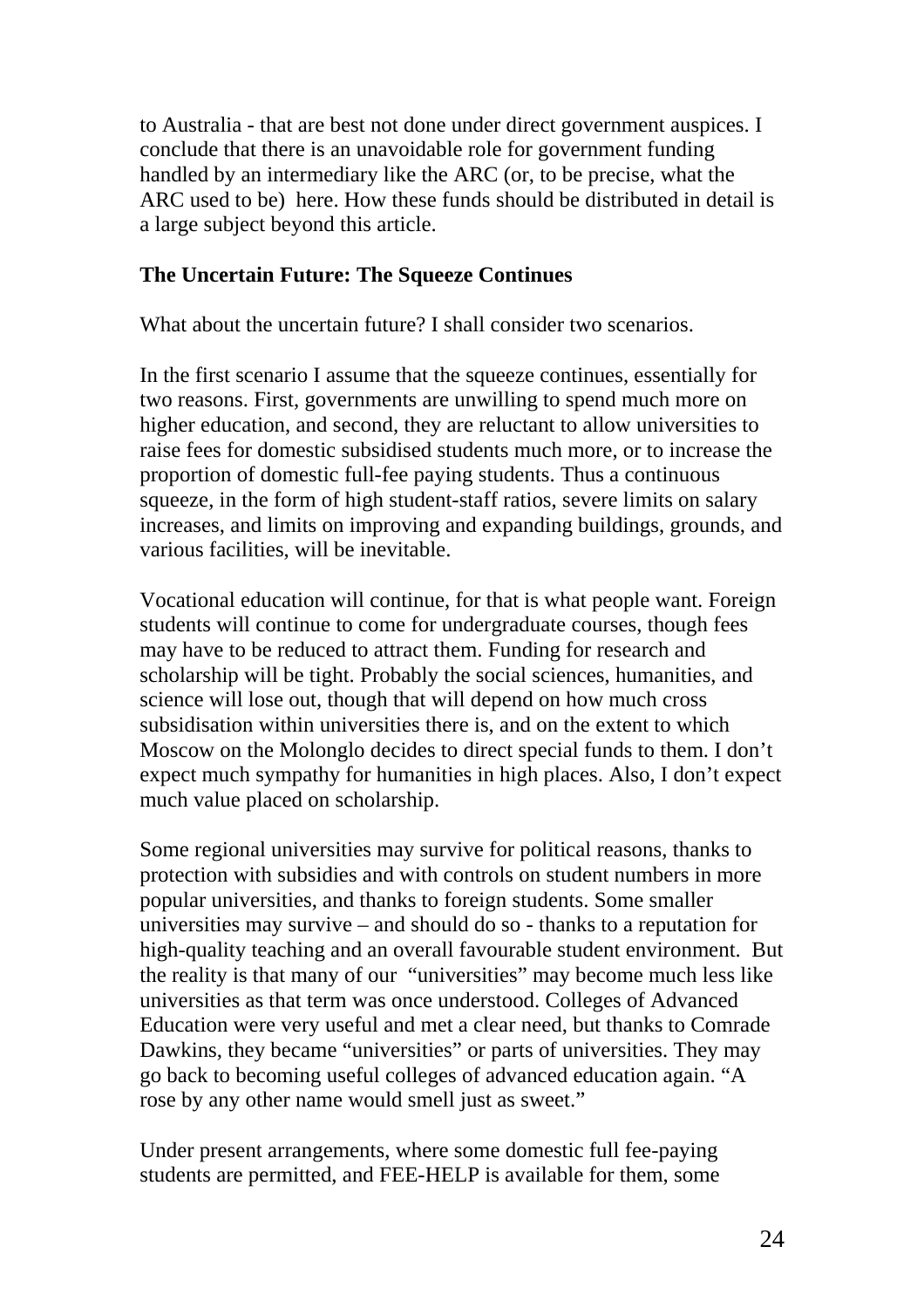universities (like Melbourne) might have the income necessary to maintain high standards, though they may be limited by the requirement to take a minimum number of subsidised controlled-fee paying undergraduate students. Taking substantially more full-fee paying students, whether foreign or domestic, would lead to unacceptable growth in the total numbers relative to campus capacity.

Academic positions will continue to be filled. There will always be candidates, but first, and even second-class candidates will be harder to get. There is likely to be a worldwide boom in the academic business, and Australian universities may find it difficult to compete for good staff. The trend to commercialisation and to micro-management from our very own Moscow – and perhaps also from central administrations in some universities – will make Australian university positions less attractive. But, of course, these characteristics also exist elsewhere even now, so we may just become more like many other universities around the world. And we do have an excellent physical environment and some very liveable cities. The more flexible workplace arrangements that will be introduced (thanks to Adam Nelson) may help us to recruit high-class people, but the real limitation here will be availability of funds. The characteristic Australian egalitarianism, might also lead to resistance from academics to universities taking this opportunity.

### **The Uncertain Future: A More Favourable Vision.**

I now come to my second, more favourable, scenario.

The Australian economy may well benefit from a long-term boom of the Chinese economy. Thus we will have a high growth rate over a longer period, and this will make it possible to spend more on higher education even without having to raise the ratio of government higher education spending to GDP. Furthermore, as real wages rise more and more, students will be in a position (with the help of their families) to pay higher up-front fees and living expenses while studying, and will also be willing to incur higher HECS debts. In addition, a wise Minister of Education will abandon the price and quantity controls that I have described and go easy on micro-management. It will be "Goodbye Lenin".

Thus fee income of universities may rise substantially. Indeed, most students will not need to be subsidised at all, though they will be able to access the HECS system. There will just be some special scholarships for the very disadvantaged or the exceptionally brilliant. Hence government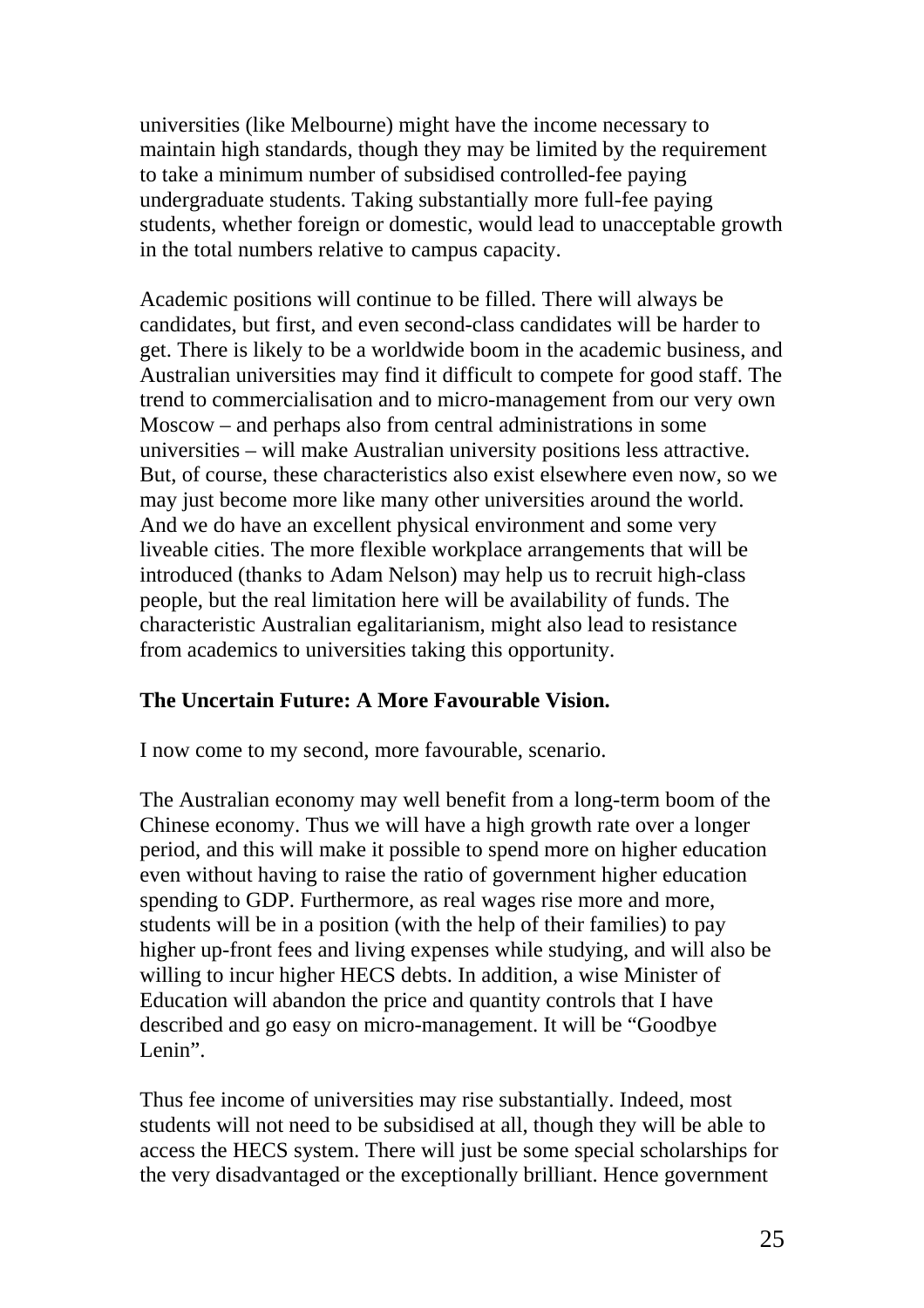funds can go mainly for research and research training, and, perhaps, for capital improvements and for some special students' scholarships. More students, including particularly mature age ones, may decide to study the humanities, paying full fees. Thus there may be a revival in the humanities, having a favourable effect on Australia's cultural level. Governments will become convinced that university research and scholarship have considerable value, and indeed are desirable, together with postgraduate training, to make Australia keep up with a booming Asia. We may then be able to have a few universities – from two to five, perhaps – that would be internationally competitive in the higher ranges. They will then attract foreign postgraduates in larger numbers. Other universities may achieve this in particular disciplines.

### **The Uncertain Future: Foreign Students, Growth of Private Sector**

Finally, in speculating about the future I come to the role of foreign students, and to the likely growth of the private sector.

I have already noted that Australian universities were effectively saved from the worst effects of the squeeze by the foreign student boom. There were costs involved, including probably a greater increase in student-staff ratios than would have taken place otherwise, and of course including marketing costs. But there is little doubt that an end to this boom would produce a crisis for many universities. In the foreign student market Australia has specialised in undergraduate education, and one can expect more competition from existing and new universities teaching undergraduates in the countries that supply the students. On the other hand, with a fast-growing Asian middle class, there may well be a vast growth in the market, and we will benefit even when we get a smaller proportion of this growing market. But there is a need to focus on improving the total quality of the undergraduate experience of foreign students. Only a very few universities may break significantly into the postgraduate market. In any case, I regard prospects as uncertain, but probably favourable.

When, in fifteen years' time, an assessment is made of the Nelson Revolution, one may conclude that the biggest impact was made by the opening-up of the system to the private sector, and especially by the decision to make HECS (i.e. FEE-HELP) available to the private sector. Actually there is a modest private sector now, and it benefits from FEE-HELP. Furthermore, eventually private universities may include universities and their branches that are owned by foreign governments.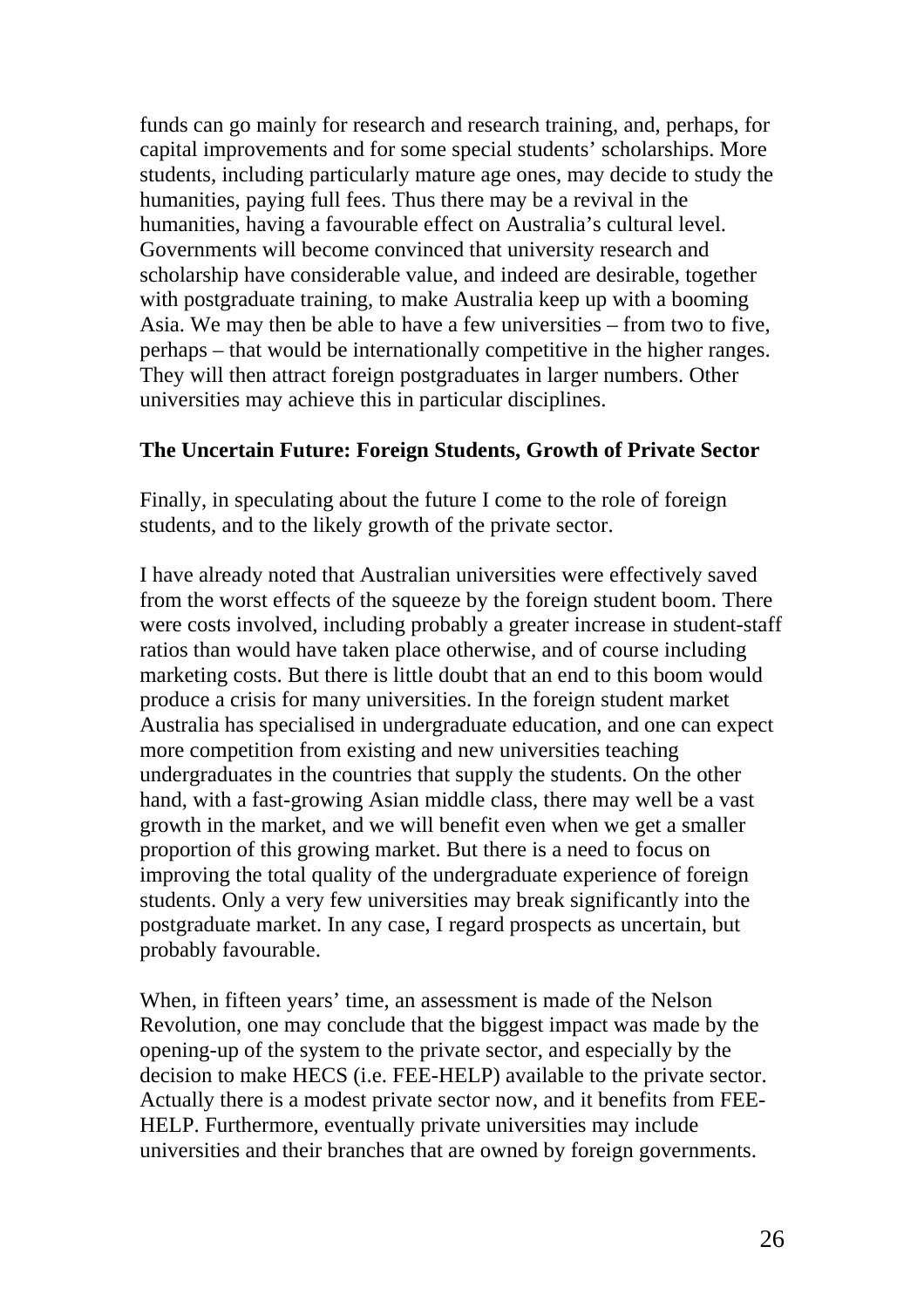Private universities can hardly be prevented from establishing in Australia since Australian universities have established their branches or subsidiaries in other countries. In addition, since many of the best US universities are private, one can hardly argue against private universities in principle. But we should not expect any – not even one – Australian private university to be in that class, because none will ever get the sorts of endowments that the best US universities have obtained, and are still obtaining. We also need to bear in mind that most US students still go to public universities.

Various policy issues arise concerning private universities. The government has focused on the issue of which institutions should be allowed to call themselves "university" This term has, in any case, lost much of its traditional British meaning in Australia, so that is perhaps no longer an important matter. On the other hand, one should not ignore the "truth in advertising" issue. The word "university" still has some hint of a meaning, especially for foreign students. It is more important to ask to what extent government subsidies should go to the private sector. Here one should bear in mind that the FEE-HELP system might turn out to involve an element of government subsidy. Should the private sector be subsidised while the public sector is still being squeezed? I flag this issue but will not discuss it here.

The most important issue for a public sector that has to compete with a private sector is that it might have to suffer from regulations of various kinds that are not imposed on the private sector. Even now, universities in the Unified System are limited in the number of full-fee paying domestic students they can take, while no such limit applies to private institutions outside that system. In addition, our universities are possibly not really free to close campuses that are uneconomic or that do not fit into the university for various reasons. The community also has expectations from public universities about research, scholarship and "public discourse" (community outreach) that teaching-only private institutions do not have to worry about.

To conclude, the Australian higher education situation might be completely transformed by a growing private sector, and even by some public universities being privatised. Our system would then become a little more like the US system. But, as I have said, because of lack of endowments one cannot conceive of even one "Harvard" or "Stanford" in Australia.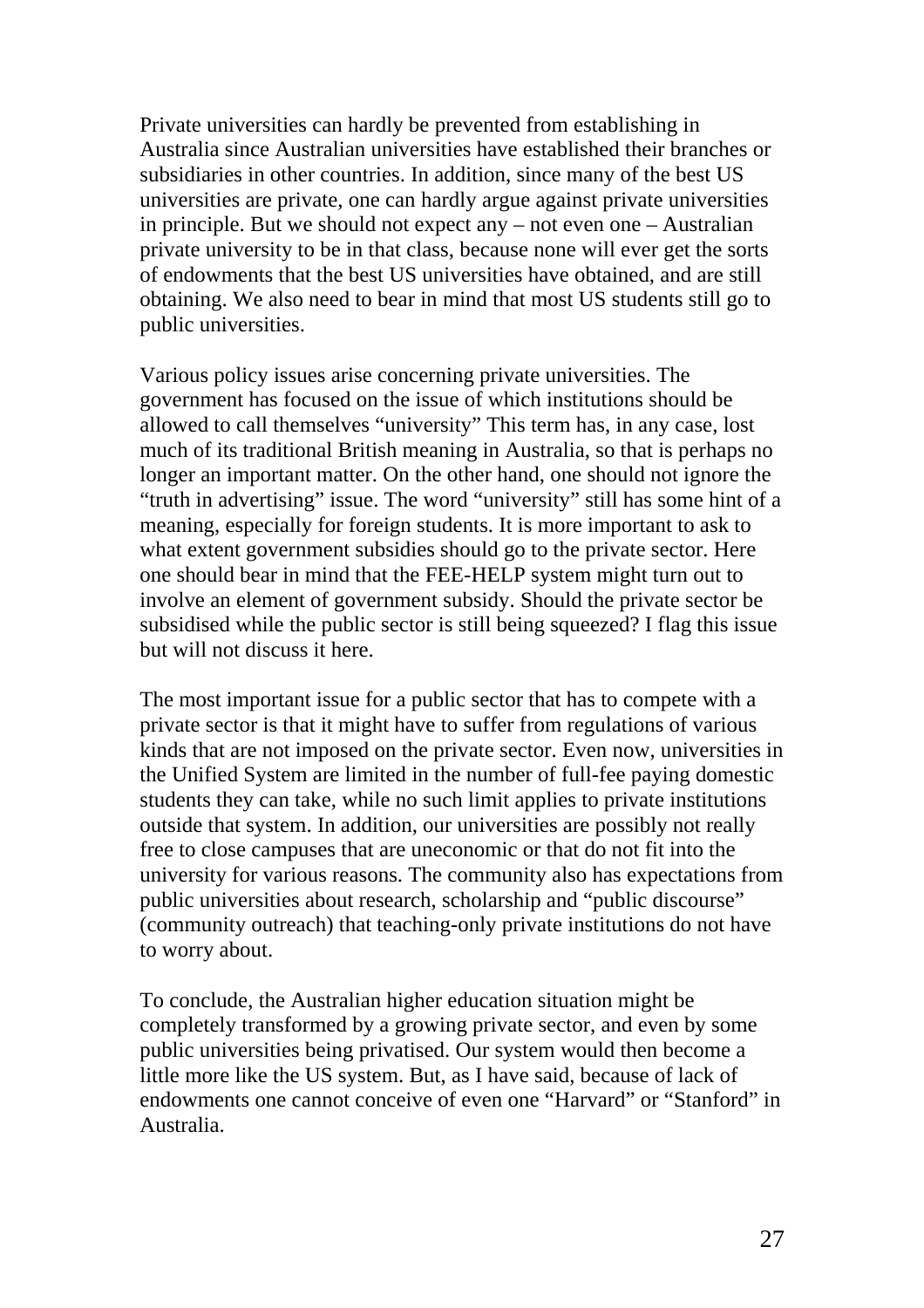### **Have I been Unfair? The Audit Culture and Trust**

I have not discussed the important subject of allocation of funds for research and research training, the possible need for more (or less?) concentration of research effort as between universities, the governance of universities, and the big question of the optimum size of universities. Have some of our universities become too big, and, if so, why? The current complicated funding system has caused some universities that are able to attract large numbers of qualified full-fee paying domestic and foreign students to become very big. The point is that they are still required by Moscow to take a minimum number of Commonwealthsupported undergraduate students, for whom returns to the universities are relatively low, so the only way universities can improve their financial positions is to take more students in total.

I have wondered whether I have been unfair to the department of education in Canberra. They have opened up many issues, notably the teaching and the "governance" issues. Of the numerous departmental documents I have read, the latest one is "A Discussion about re-aligning Commonwealth-State responsibilities" This is a very detached and informative discussion or consultation paper, of which nobody could complain. More Gorbachev, and certainly not Lenin. And then, even more impressive, there is attached a report of interviews conducted by a professor on behalf of the department with almost all the vicechancellors. What do the vice-chancellors think about the idea of the Commonwealth taking over all authority over universities from the States? Well, they were pretty clear about their views, and these were clearly reported. Would Lenin have commissioned such interviews with factory managers and honestly reported their complaints?

Nevertheless, reading the report of these interviews my own conclusion is that, insofar as I have been critical of Moscow on the Molonglo, I have not been unfair. The vice-chancellors certainly agree. Let me quote:

"All Vice-Chancellors, whether supportive or not supportive of the idea, indicated that some form of moderating influence should reside between the Minister and his Department on the one hand and universities on the other. An independent source of advice to the Minister is regarded as essential". In other words (my comments) one of the worst "legs" of the Dawkins Revolution was the abolition of the Tertiary Education Commission.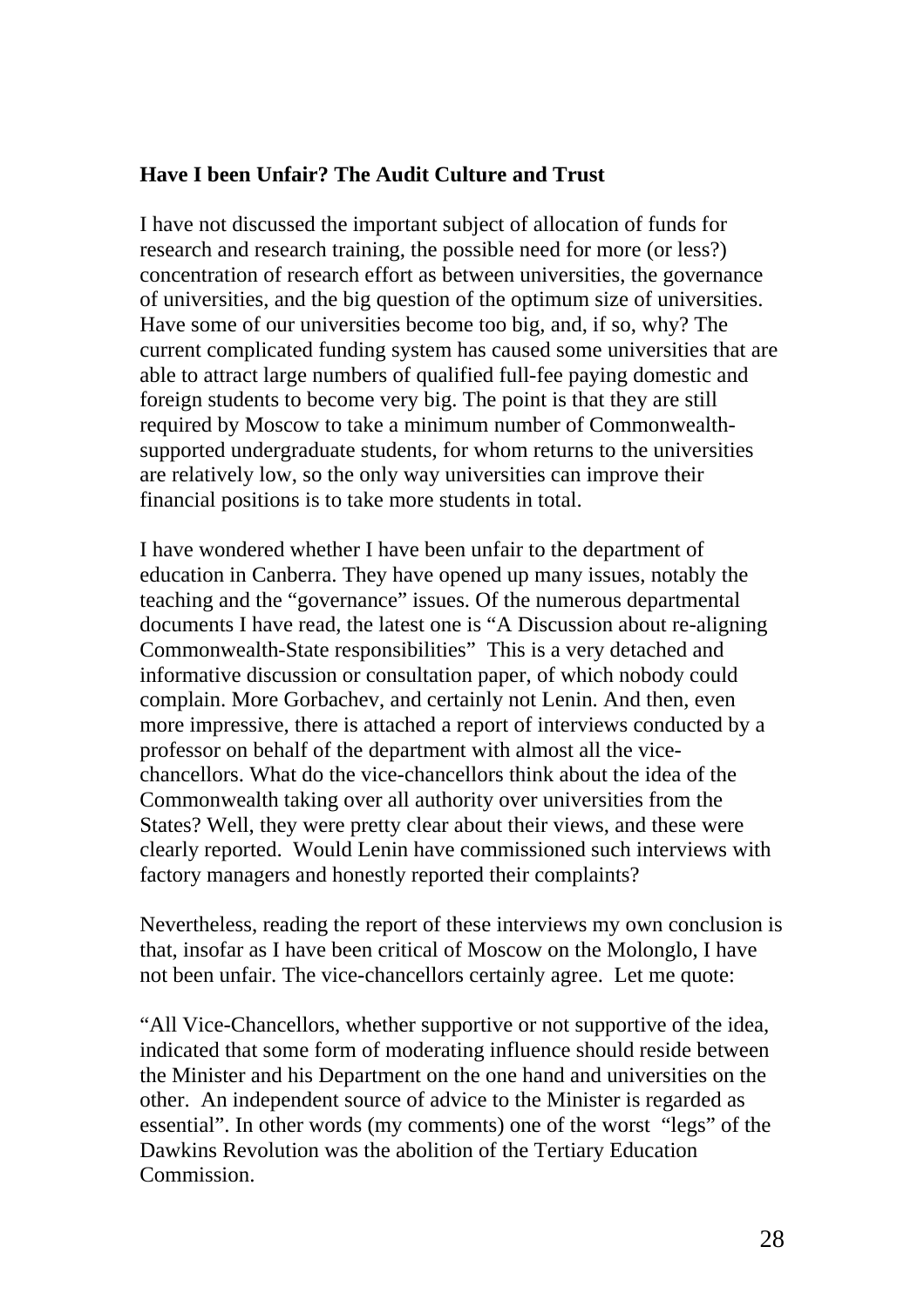And here is a paragraph from the report's conclusion:

"There is an equally universal view that regulation of the sector is "out of control" and making unreasonable demands on universities' scarce resources. Since assurances from the Minister that red tape and bureaucracy would be reduced as a result of recent reforms have proven to be the reverse of the actual outcome Vice-Chancellors are reluctant to trust further assurances of a similar kind."

Late in my researches I have also discovered that similar developments have taken place in Britain, and that there is a literature about the "audit society". I seem to have discovered independently what has been much discussed there. When we talk about micro-management the main issues are really not special to universities at all. They are about new trends in public administration. Indeed, similar issues relating to the Australian judicial system were raised by Mr. Justice Spigelman in Quadrant March 2002.

The most illuminating article I discovered was by Professor Ronald Amann, entitled "A Sovietological View of Modern Britain" in *The Political Quarterly* 2003. He was originally a sovietologist and more recently was for eight and a half years the chief executive of Britain's Economic and Social Research Council, and later he was in the UK Cabinet Office. He writes about the sociological character of central planning, noting some striking resemblances between what happened in the UK (beginning with the Thatcher government) and the Soviet Union. He writes about an "audit culture" and about "indicator-driven distortions and humanity-sapping working environments". He suggests that there should be a "detailed cost-benefit analysis of the contemporary culture of audit and accountability, having in mind the restoration of professional trust and judgement and asking how, in practical terms, this might be achieved." In other words (harking back to my earlier comments) one needs to think not only about a movement from Moscow to the *market* but also from Moscow back to *trus*t.

A longer version of this paper, with footnotes and bibliography, is available at

http://www.economics.unimelb.edu.au/who/mcorden/mcorden.html